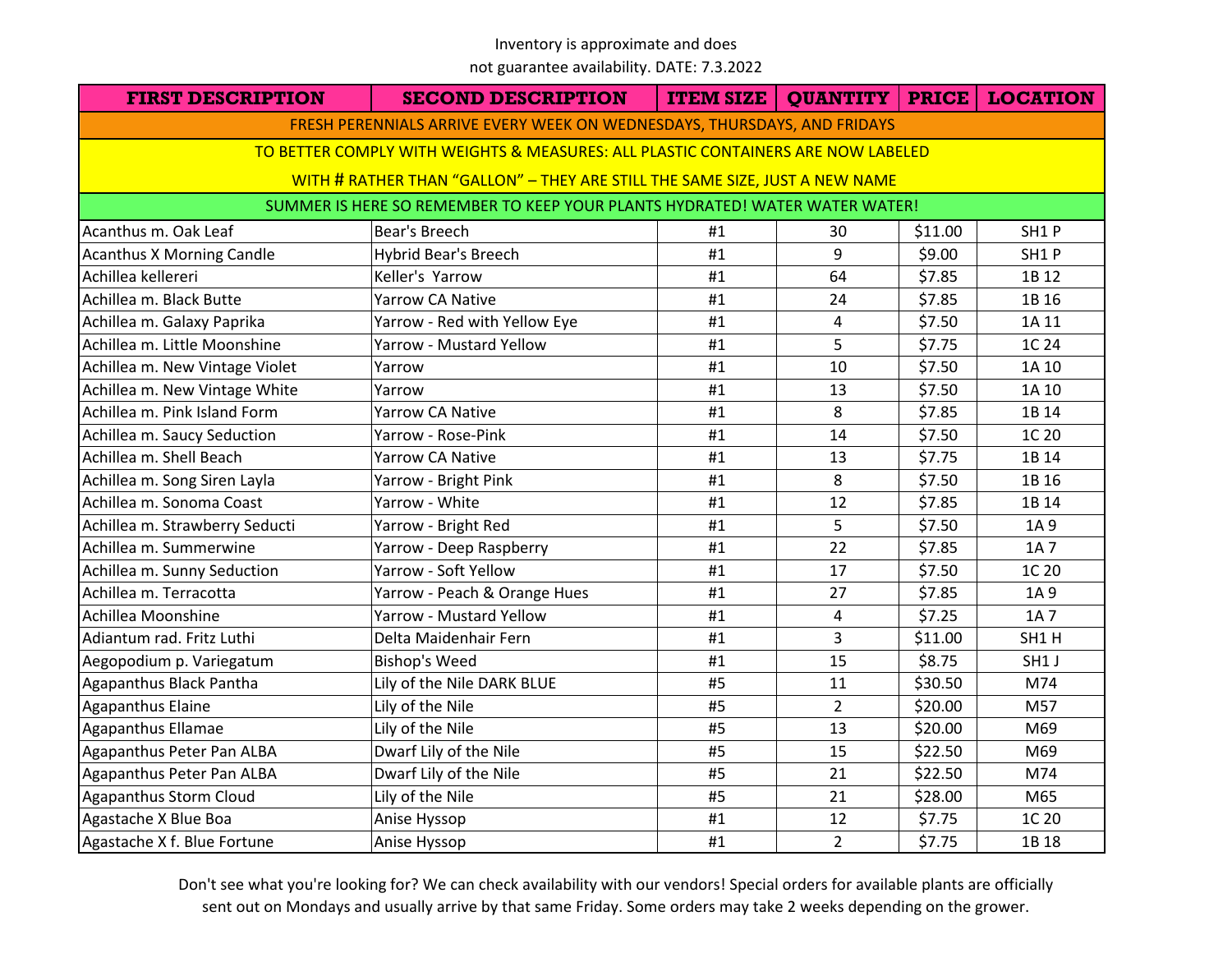not guarantee availability. DATE: 7.3.2022

| <b>FIRST DESCRIPTION</b>       | <b>SECOND DESCRIPTION</b>      | <b>ITEM SIZE</b> | <b>QUANTITY</b> | <b>PRICE</b> | <b>LOCATION</b> |
|--------------------------------|--------------------------------|------------------|-----------------|--------------|-----------------|
| Agastache X Kudos Ambrosia     | Mexican Hyssop                 | #1               | 27              | \$7.85       | 1C 23           |
| Agastache X Kudos Gold         | Mexican Hyssop                 | #1               | 25              | \$7.85       | 1C 22           |
| Agastache X Wildfire           | Hummingbird Mint Hybrid        | #1               | 29              | \$7.85       | 1B 12           |
| Ajuga r. Black Scallop         | Carpet Bugle                   | #1               | 5               | \$6.75       | SH1L            |
| Alchemilla m. Auslese          | Lady's-Mantle                  | #1               | 3               | \$7.75       | SH1 A           |
| Alchemilla m. Thriller         | Lady's-Mantle                  | #1               | 12              | \$6.75       | SH1 A           |
| Alstroemeria Inca Bandit       | <b>Bright Red flowers</b>      | #1               | 20              | \$12.25      | 1C 21           |
| Alstroemeria Inca Husky        | pink, white & yellow flowers   | #1               | 18              | \$12.25      | 1C 24           |
| Alstroemeria Inca Lolly        | Rose Pink & Yellow flowers     | #1               | 22              | \$12.25      | 1C 24           |
| Alstroemeria Inca Lucky        | White & Pink flowers           | #1               | 5               | \$12.25      | 1C 24           |
| Alstroemeria Inca Noble        | Deep Purple flowers            | #1               | 28              | \$12.25      | 1C 22           |
| Alstroemeria Inca Safari       | <b>Yellow flowers</b>          | #1               | 21              | \$12.25      | 1A8             |
| Alstroemeria Indian Summer     | Red & Yellow flowers           | #2               | 11              | \$22.50      | 1 <sup>C</sup>  |
| Alstroemeria Princess Amina    | Orange flowers                 | #1               | 26              | \$12.25      | 1C 21           |
| Alstroemeria Princess Ariane   | <b>Yellow flowers</b>          | #1               | 13              | \$12.25      | 1C 21           |
| Alstroemeria Princess Claire   | White flowers                  | #1               | 26              | \$12.25      | 1C 24           |
| Alstroemeria Princess Diana    | Yellow & Pink Flowers          | #1               | 25              | \$12.25      | 1B 12           |
| Alstroemeria Princess Elaine O | Orange flowers                 | #1               | 21              | \$12.25      | 1C 23           |
| Alstroemeria Princess Elaine P | <b>Coral Pink flowers</b>      | #1               | 20              | \$12.25      | 1C 22           |
| Alstroemeria Princess Fabiana  | Pale Yellow w/ variegated lvs  | #1               | 21              | \$12.25      | 1C 23           |
| Alstroemeria Princess Kate     | <b>Red flowers</b>             | #1               | 26              | \$12.25      | 1C 22           |
| Alstroemeria Princess Katiana  | Red flowers Variegated leaf    | #1               | 43              | \$12.25      | 1C 23           |
| Alstroemeria Princess Lisa     | <b>Yellow flowers</b>          | #1               | $\overline{7}$  | \$12.25      | 1A 11           |
| Alstroemeria Princess Mulan    | Lavender-Purple flowers        | #1               | 10              | \$12.25      | 1C 24           |
| Alstroemeria Princess Tamara   | Purple flowers                 | #1               | 16              | \$12.25      | 1C 23           |
| Alstroemeria Tricolor          | Pink & Cream w/ Yellow flowers | #2               | 9               | \$22.50      | 1 <sup>C</sup>  |
| Anemone hup. September Charm   | Pink Japanese Anemone          | #1               | 21              | \$9.50       | SH1 J           |
| Anemone hup. September Charm   | Pink Japanese Anemone          | #2               | 10              | \$20.00      | SH1K            |
| Anemone hyb. Honorine Jobert   | White Japanese Anemone         | #1               | 6               | \$9.00       | SH1 J           |
| Anemone hyb. Honorine Jobert   | White Japanese Anemone         | #2               | 11              | \$20.00      | SH1K            |
| Anemone hyb. Pamina            | Dk Pink Dble Japanese Anemone  | #1               | 30              | \$10.00      | SH1 J           |
| Anemone hyb. Pretty Lady Julia | Pink Double Japanese Anemone   | #1               | 22              | \$10.00      | SH1 J           |
| Anemone hyb. Pretty Lady Maria | White Single Japanese Anemone  | #1               | $\overline{2}$  | \$10.00      | SH1 J           |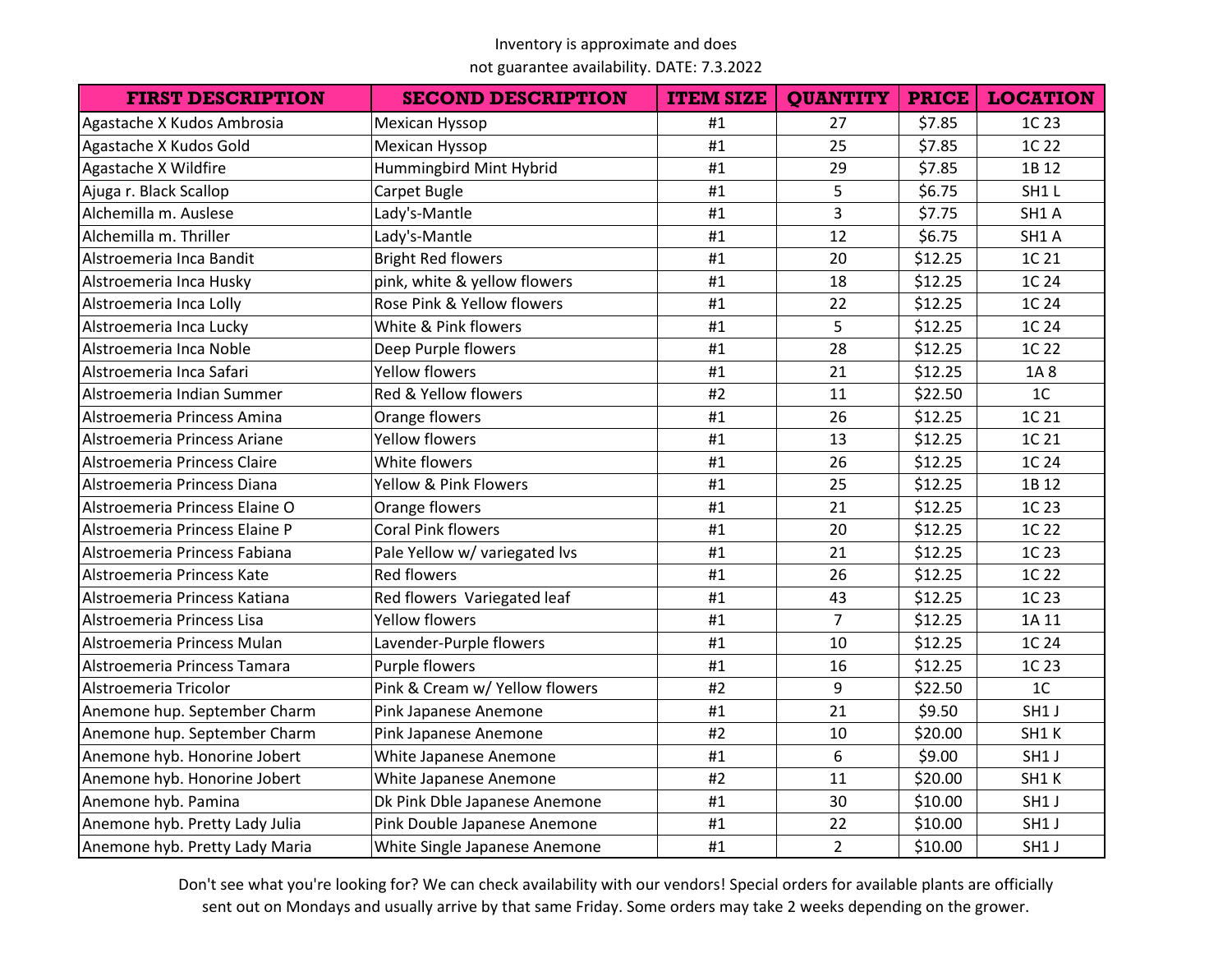## not guarantee availability. DATE: 7.3.2022

| <b>FIRST DESCRIPTION</b>       | <b>SECOND DESCRIPTION</b>          | <b>ITEM SIZE</b> | <b>QUANTITY</b> | <b>PRICE</b> | <b>LOCATION</b> |
|--------------------------------|------------------------------------|------------------|-----------------|--------------|-----------------|
| Anemone hyb. Whirlwind         | White Japanese Anemone             | #1               | $\overline{2}$  | \$9.50       | SH1 J           |
| Aquilegia cae. Origami Red/Wh  | Rocky Mountain Columbine           | #1               | 18              | \$7.75       | 1C 29           |
| Aquilegia caerulea             | Rocky Mountain Columbine           | #1               | 4               | \$8.00       | 1A8             |
| Aquilegia chrysantha           | Golden Columbine                   | #1               | $\overline{2}$  | \$8.00       | 1A 7            |
| Aquilegia formosa nana         | Western Columbine                  | #1               | 19              | \$8.00       | 1B 14           |
| <b>Arctotis Cherry Frost</b>   | African Daisy                      | #1               | 36              | \$8.00       | 1B 13           |
| <b>Arctotis Pink Sugar</b>     | <b>African Daisy</b>               | #1               | 29              | \$8.00       | 1B 13           |
| Arctotis Pumpkin Pie           | <b>African Daisy</b>               | #1               | 21              | \$8.00       | 1C 21           |
| Argyranthemum f. Aramis Aprico | Marguerite Daisy- Apricot          | #1               | $\overline{7}$  | \$6.75       | 1B 15           |
| Armeria alliacea               | Sea Pink                           | #1               | 47              | \$7.50       | 1A 10           |
| Armeria maritima               | <b>Common Thrift</b>               | #1               | $\overline{2}$  | \$7.50       | 1A 11           |
| Artemisia Powis Castle         | Wormwood                           | #1               | $\overline{7}$  | \$6.50       | 1C 20           |
| Artemisia st. Silver Brocade   | Dusty Miller or Beach Wormwood     | #1               | 9               | \$6.50       | 1A 2            |
| Asclepias cur. Gold/Yellow     | <b>Butterfly Weed</b>              | #1               | 13              | \$9.00       | 1C 23           |
| Asclepias cur. Wildfire        | <b>Butterfly Weed</b>              | #1               | 13              | \$9.00       | 1A 7            |
| Asclepias speciosa             | Milkweed CA Native                 | #1               | 3               | \$9.00       | 1D43            |
| Asclepias tuberosa             | <b>Butterfly Weed</b>              | #1               | 8               | \$8.00       | 1B 14           |
| Asparagus d. Myers             | <b>Myers or Foxtail Fern</b>       | #1               | 17              | \$8.25       | SH1H            |
| Asparagus d. Sprengeri         | Sprenger Asparagus Fern            | #1               | 4               | \$8.25       | SH1H            |
| Athyrium filix-femina          | Lady Fern CA Native                | #1               | 26              | \$10.50      | SH1H            |
| Athyrium nipponicum Pearly Whi | Japanese Painted Fern              | #1               | 21              | \$10.50      | SH1H            |
| Athyrium nipponicum Pictum     | Japanese Painted Fern              | #2               | 19              | \$28.00      | SH1             |
| Baptisia minor                 | Dwarf Blue False Indigo            | #1               | 26              | \$9.00       | 1B 17           |
| Bergenia Bressingham White     | Bergenia/Saxifrage                 | #1               | 23              | \$10.25      | SH1 A           |
| Bergenia Dragonfly Angel Kiss  | Dwarf Bergenia                     | #1               | 30              | \$11.00      | SH1 A           |
| Blechnum spicant               | Deer Fern, Deer Tongue Fern        | #1               | 21              | \$10.50      | SH1H            |
| Blechnum spicant               | Deer Fern, Deer Tongue Fern        | #1               | 3               | \$10.50      | SH <sub>3</sub> |
| <b>Blechnum spicant</b>        | Deer Fern, Deer Tongue Fern        | #2               | 15              | \$25.00      | SH1H            |
| Blechnum spicant               | Deer Fern, Deer Tongue Fern        | #2               | 29              | \$25.00      | SH <sub>3</sub> |
| Bouteloua g. Blonde Ambition   | <b>Blue Gramma Grass</b>           | #1               | 65              | \$9.50       | N <sub>3</sub>  |
| Bouvardia ternifolia           | Firecracker Bush                   | #1               | 19              | \$11.00      | SH1L            |
| Brunnera m. Alexander's Great  | <b>Variegated Siberian Bugloss</b> | #1               | 8               | \$12.50      | SH1U            |
| Brunnera m. Jack Frost         | Siberian Bugloss                   | #1               | 4               | \$12.50      | SH1U            |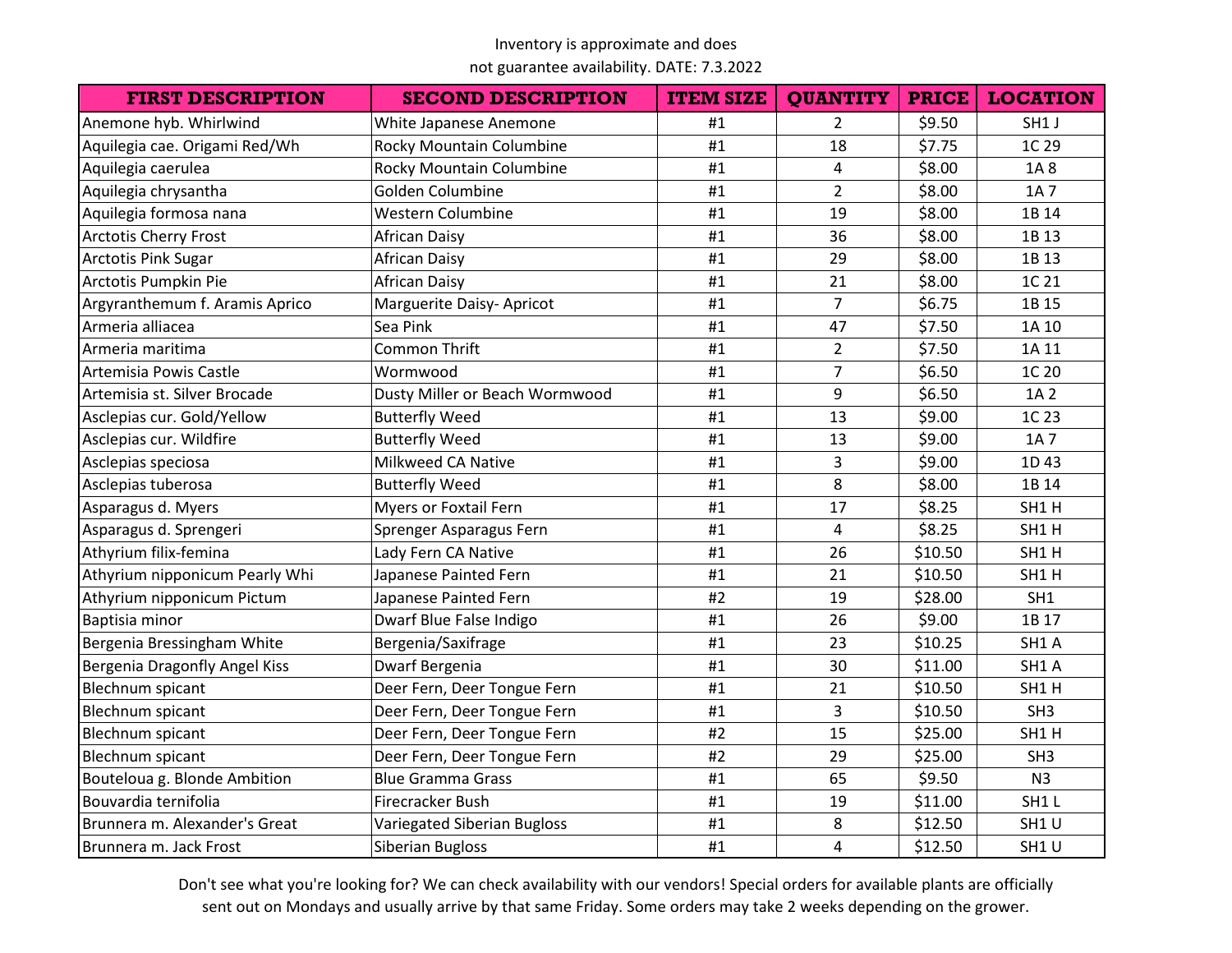not guarantee availability. DATE: 7.3.2022

| <b>FIRST DESCRIPTION</b>       | <b>SECOND DESCRIPTION</b>          | <b>ITEM SIZE</b> | <b>QUANTITY</b> | <b>PRICE</b> | <b>LOCATION</b> |
|--------------------------------|------------------------------------|------------------|-----------------|--------------|-----------------|
| Brunnera m. Looking Glass      | <b>Variegated Siberian Bugloss</b> | #1               | 30              | \$13.75      | SH1             |
| Brunnera m. Sea Heart          | <b>Variegated Siberian Bugloss</b> | #1               | 11              | \$13.75      | SH1U            |
| Brunnera m. Silver Heart       | <b>Variegated Siberian Bugloss</b> | #1               | 30              | \$12.50      | 1C 25           |
| Brunnera macrophylla           | Siberian Bugloss                   | #1               | $\overline{2}$  | \$9.50       | SH1 G           |
| <b>Bulbine f. Hallmark</b>     |                                    | #1               | 16              | \$7.50       | 1D 41           |
| <b>Bulbine frutescens</b>      | <b>Yellow Bulbine</b>              | #1               | 30              | \$7.50       | 1D 42           |
| Calamagrostis a. Avalanche     | Variegated Feather Reed Grass      | #5               | 12              | \$20.00      | DY8             |
| Calamagrostis a. Avalanche     | Variegated Feather Reed Grass      | #5               | 140             | \$20.00      | T65             |
| Calamagrostis a. Karl Foerster | <b>Feather Reed Grass</b>          | #5               | 12              | \$20.00      | DY9             |
| Calamagrostis a. Karl Foerster | <b>Feather Reed Grass</b>          | #5               | 54              | \$20.00      | <b>N6</b>       |
| Calamagrostis a. Karl Foerster | <b>Feather Reed Grass</b>          | #5               | 5               | \$20.00      | T66             |
| Calandrinia spectabilis        | <b>Rock Purslane</b>               | #1               | 24              | \$8.85       | 1D43            |
| Calylophus drummondianus       | Sundrops {aka C. berlandieri}      | #1               | 8               | \$7.85       | 1A 5            |
| Calylophus h. Texas Gold       | Sundrops                           | #1               | 18              | \$7.85       | 1A 6            |
| Campanula gl. Alba             | <b>Clustered Bellflower</b>        | #1               | 30              | \$7.85       | 1A 7            |
| Campanula gl. Joan Elliot      | <b>Clustered Bellflower</b>        | #1               | 24              | \$7.85       | 1C 30           |
| Campanula pos. Dark Form       | Serbian Bellflower                 | #1               | $\overline{2}$  | \$7.25       | 1A 5            |
| Canna Australia                | red-orange FLWR & Bronze LF        | #2               | 12              | \$23.00      | M51             |
| Canna Futurity Red dwarf       | bright red FLWR & Bronze LF        | #1               | 3               | \$8.00       | SH <sub>3</sub> |
| Canna Harvest Moon             | Yellow-Orange FLWR, Green LF       | #5               | $\overline{2}$  | \$30.00      | M51             |
| Canna Jungle Flame             | Orange FLWR & Green LF             | #5               | 11              | \$30.00      | M51             |
| Canna Kreta                    | Red FLWR & Green LF                | #5               | $\overline{2}$  | \$30.00      | M51             |
| Canna Pretoria                 | orange FLWR Striped LF             | #2               | 12              | \$23.00      | M51             |
| Canna Pretoria                 | orange FLWR Striped LF             | #5               | 5               | \$30.00      | M51             |
| Canna Ra                       | Lemon Yellow FLWR, Green LF        | #3               | 20              | \$28.00      | M51             |
| Canna Transvaal Beauty         | yellow w/red stripe FLW Grn LF     | #5               | $\overline{2}$  | \$30.00      | M51             |
| Canna Trop. Bronze Scarlet dwf | dark red FLWR & Bronze LF          | #1               | 4               | \$8.00       | SH1 J           |
| Canna Tropical Yellow dwarf    | yellow w/red spots FLW Grn LF      | #1               | 3               | \$8.00       | SH1 J           |
| Canna Tropicanna BLACK         | hot orange FLWR Dark LF            | #5               | 4               | \$36.00      | DY8             |
| Canna Tropicanna GOLD/Mactro   | orange FLWR Striped LF             | #5               | 9               | \$36.00      | M51             |
| Canna Tropicanna/Phaison/Durbn | hot orange FLWR Striped LF         | #5               | 10              | \$36.00      | M51             |
| Carex brunnea (eleg) Variegata | Golden Edge Sedge                  | #1               | 6               | \$8.50       | SH1 M           |
| Carex co {albula} FrostedCurls | New Zealand Hair Sedge             | #1               | 8               | \$8.50       | SH1 M           |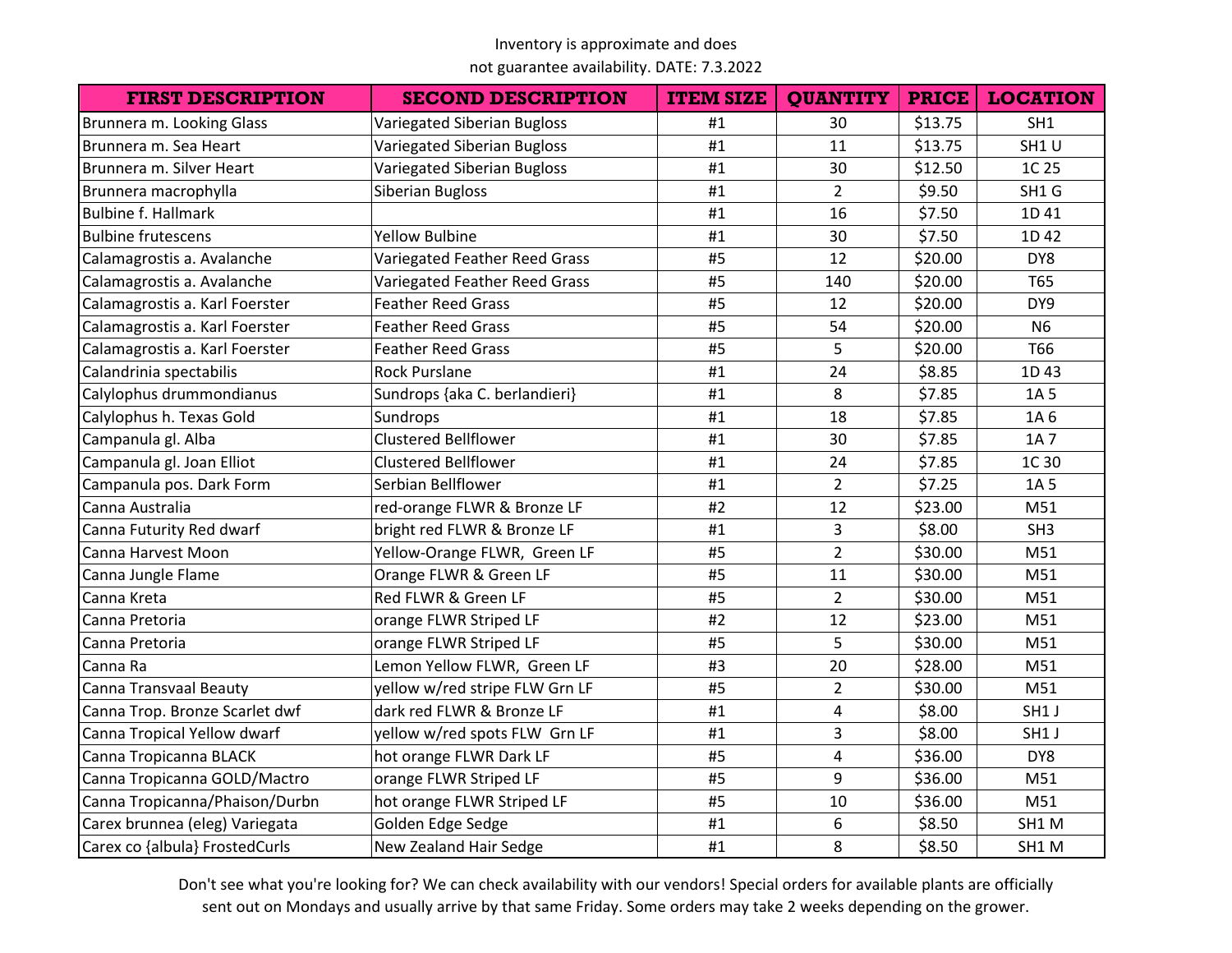not guarantee availability. DATE: 7.3.2022

| <b>FIRST DESCRIPTION</b>       | <b>SECOND DESCRIPTION</b>         | <b>ITEM SIZE</b> | <b>QUANTITY</b> | <b>PRICE</b> | <b>LOCATION</b> |
|--------------------------------|-----------------------------------|------------------|-----------------|--------------|-----------------|
| Carex co Bronze                | New Zealand Hair Sedge            | #1               | 17              | \$8.50       | SH1             |
| Carex dol. Kaga Nishiki        | <b>Gold Fountains Sedge</b>       | #1               | 13              | \$8.00       | SH1 M           |
| Carex elata Bowles Golden      | <b>Gold Sedge</b>                 | #1               | 34              | \$8.50       | SH1 M           |
| Carex glauca/flacca BlueZinger | <b>Blue Sedge</b>                 | #1               | 39              | \$8.75       | SH1M            |
| Carex morrowii Gold Band       | Variegated Japanese Sedge         | #1               | 23              | \$8.50       | SH1 M           |
| Carex morrowii Ice Dance       | Variegated Japanese Sedge         | #1               | 16              | \$8.50       | SH1             |
| Carex morrowii Ice Dance       | Variegated Japanese Sedge         | #1               | 31              | \$8.50       | SH3             |
| Centranthus rub. Rosenrot      | Jupiter's Beard/Red Valerian      | #1               | 3               | \$7.85       | 1B 16           |
| Cerastium tomentosum           | Snow-in Summer                    | #1               | 12              | \$6.85       | 1A 6            |
| Ceratostigma plumbaginoides    | Dwarf Plumbago                    | #1               | 28              | \$6.75       | 1A 3            |
| Chondropetalum elephantinum    | Cape Rush                         | #5               | 12              | \$34.00      | <b>DY13</b>     |
| Chondropetalum elephantinum    | Cape Rush                         | #5               | 10              | \$34.00      | M63             |
| Chondropetalum tect. El Campo  | <b>Compact Cape Rush</b>          | #5               | 33              | \$36.00      | M74             |
| Chondropetalum tectorum        | Cape Rush                         | #5               | 40              | \$34.00      | M77             |
| Convolvulus sabatius/mauritani | <b>Ground Morning Glory</b>       | #1               | 17              | \$6.85       | 1A 6            |
| Coreopsis g. Early Sunrise     | Coreopsis                         | #1               | $\overline{7}$  | \$7.50       | 1C 23           |
| Coreopsis Lil' Bang Daybreak   | <b>Tickseed {Big Bang Series}</b> | #1               | 3               | \$8.00       | 1C 24           |
| Coreopsis Super Star           | <b>Tickseed</b>                   | #1               | 16              | \$7.00       | 1C 24           |
| Coreopsis v. Crazy Cayenne     | {Sizzle & Spice}<br>Coreopsis     | #1               | 25              | \$8.00       | 1A 9            |
| Coreopsis v. Moonbeam          | Coreopsis                         | #1               | 19              | \$7.00       | 1C 21           |
| Corydalis Blue Line [Couriblue | <b>False Bleeding Heart</b>       | #1               | 3               | \$11.50      | SH1P            |
| Corydalis f. Porcelain Blue    | Fumewort                          | #1               | $\overline{7}$  | \$12.50      | SH1P            |
| Corydalis wilsonii             |                                   | #1               | $\overline{2}$  | \$9.00       | SH1P            |
| Crocosmia m. Diablito          | Montbretia Red                    | #1               | 35              | \$8.50       | 1D 42           |
| Crocosmia m. Jochem            | Montbretia Orange w/ Yellow       | #1               | 33              | \$8.50       | 1A 11           |
| Crocosmia m. Pink Carmin       | Montbretia Coral Red              | #1               | 40              | \$8.50       | 1D43            |
| Crocosmia m. Sharona           | Montbretia Coral Pink             | #1               | 41              | \$8.50       | 1D 42           |
| Crocosmia m. Vera Cruz         | Montbretia Red w/ Yellow          | #1               | $\overline{2}$  | \$8.50       | 1D 41           |
| Cymbopogon citratus            | Lemon Grass (EDIBLE)              | #1               | 14              | \$9.00       | 1C 19           |
| Dahlia MegaBoom Berry Blast    | Purple & White w/ Green Leaves    | #2               | $\overline{2}$  | \$18.00      | 1 <sup>C</sup>  |
| Dahlia Mystic Dreamer          | Pink w/ Dark Leaves               | #1               | 30              | \$8.50       | 1C 23           |
| Dahlia Mystic Enchantment      | Bright Orange w/ Dark Leaves      | #1               | 12              | \$8.50       | 1A 10           |
| Dahlia Mystic Haze             | Apricot-Orange w/ Dark Leaves     | #1               | 16              | \$8.50       | 1B 12           |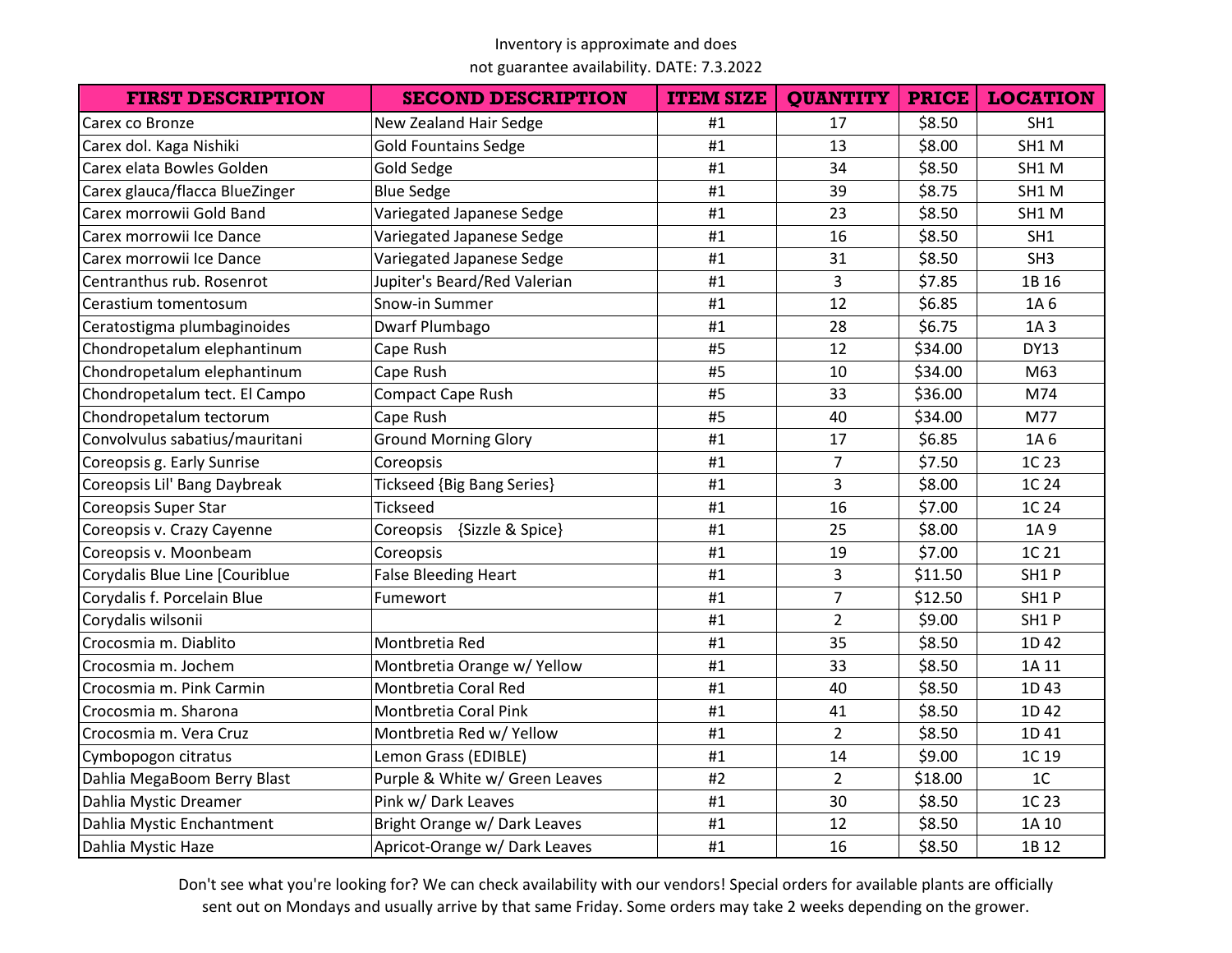not guarantee availability. DATE: 7.3.2022

| <b>FIRST DESCRIPTION</b>       | <b>SECOND DESCRIPTION</b>     | <b>ITEM SIZE</b> | <b>QUANTITY</b> | <b>PRICE</b> | <b>LOCATION</b> |
|--------------------------------|-------------------------------|------------------|-----------------|--------------|-----------------|
| Dahlia Mystic Illusion         | Lemon Yellow w/ Dark Leaves   | #1               | 29              | \$8.50       | 1A 7            |
| Dahlia Mystic Sparkler         | Bright Pink&Yellow w/Dark Lvs | #1               | 5               | \$8.50       | 1A 7            |
| Dahlia Venti Light Rose        | <b>Rose Pink</b>              | #1               | $\overline{2}$  | \$8.00       | 1C 21           |
| Dahlia Venti Red & White       | Two tone - Red/White          | #1               | 11              | \$8.00       | 1C 24           |
| Dahlia XXL Cancun              | <b>Bright Red</b>             | #1               | 5               | \$8.00       | 1C 23           |
| Dahlia XXL Celaya              | Pink & White                  | #1               | 5               | \$8.00       | 1C 23           |
| Dahlia XXL Durango             | <b>Bright Yellow</b>          | #2               | 6               | \$18.00      | 1 <sub>C</sub>  |
| Dahlia XXL Merida              | <b>Bright Pink Decorative</b> | #1               | 29              | \$8.00       | 1C 23           |
| Dahlia XXL Tabasco             | Orange w/ Gold                | #1               | 5               | \$8.00       | 1A 11           |
| Dahlia XXL Taxco               | Deep Mahogany Red             | #2               | 3               | \$18.00      | 1 <sup>C</sup>  |
| Dahlia XXL Veracruz            | Purple-Lilac                  | #1               | 11              | \$8.00       | 1C 23           |
| Delosperma cooperi             | Iceplant                      | #1               | 6               | \$6.75       | 1D 41           |
| Dianella caerulea Little Becca | Paroo/Flax Lily               | #1               | 5               | \$9.00       | SH <sub>3</sub> |
| Dianella tas. variegata        | Flax Lily                     | #5               | 4               | \$26.50      | SH <sub>1</sub> |
| Dianella tas. variegata        | Flax Lily                     | #5               | $\overline{2}$  | \$26.50      | SH <sub>3</sub> |
| Dianthus car. S.T. Orange      | Carnation/Clove Pink          | #1               | 31              | \$7.75       | 1B 18           |
| Dianthus X Neon Star           | Pinks                         | #1               | 54              | \$7.00       | 1A 10           |
| Dicentra h. Bacchanal          | <b>Bleeding Heart</b>         | #1               | 25              | \$10.50      | SH1 J           |
| Dicentra h. Luxuriant          | <b>Bleeding Heart</b>         | #1               | 26              | \$10.50      | SH1 A           |
| Digiplexis Illum. Berry Canary | Foxglove (aka Digitalis)      | #1               | 13              | \$9.00       | 1B 13           |
| Digitalis mertonensis          | Foxglove                      | #1               | 12              | \$8.00       | 1C 24           |
| Digitalis p Dalmatian Cream    | Foxglove                      | #1               | 25              | \$8.00       | 1A 7            |
| Digitalis p Dalmatian Peach    | Foxglove                      | #1               | 8               | \$8.00       | 1C 22           |
| Digitalis p Dalmatian Purple   | Foxglove                      | #1               | 19              | \$8.00       | 1C 23           |
| Digitalis p Dalmatian Rose     | Foxglove                      | #1               | 16              | \$8.00       | 1C 23           |
| Digitalis p Foxlight PlumGold  | Foxglove                      | #1               | 23              | \$8.50       | 1A 9            |
| Digitalis p Foxlight Roselvory | Foxglove                      | #1               | 12              | \$8.50       | 1C 24           |
| Doronicum or. Leonardo Compact | Leopard's Bane                | #1               | $\overline{2}$  | \$7.50       | SH1 J           |
| Dryopteris e. Brilliance       | Autumn Fern                   | #1               | $\overline{3}$  | \$10.75      | SH1H            |
| Dryopteris e. Brilliance       | Autumn Fern                   | #2               | 5               | \$24.50      | SH1H            |
| Dryopteris f-m Crispa Cristata | <b>Crested Male Fern</b>      | #1               | 30              | \$10.75      | SH1H            |
| Dryopteris w. Jurassic Gold    | Wood Fern                     | #2               | 18              | \$27.75      | SH1H            |
| Echinacea p. DbleScp Cranberry | Coneflower<br>Double Scoop    | #1               | 18              | \$13.50      | 1C 20           |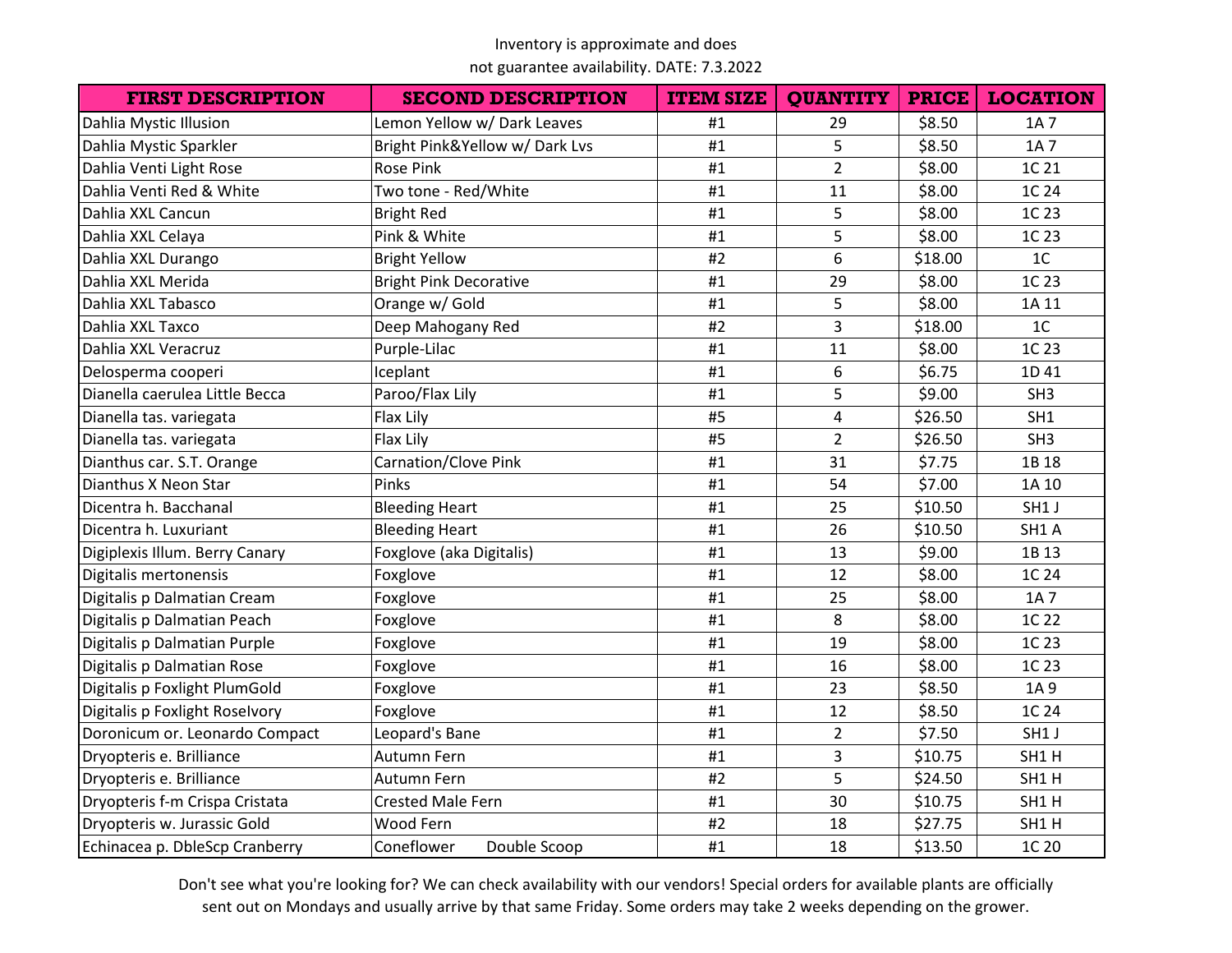not guarantee availability. DATE: 7.3.2022

| <b>FIRST DESCRIPTION</b>       | <b>SECOND DESCRIPTION</b>            | <b>ITEM SIZE</b> | <b>QUANTITY</b> | <b>PRICE</b> | <b>LOCATION</b> |
|--------------------------------|--------------------------------------|------------------|-----------------|--------------|-----------------|
| Echinacea p. DbleScp Raspberry | Coneflower<br>Double Scoop           | #1               | 20              | \$13.50      | 1A 7            |
| Echinacea p. Magnus            | Purple Coneflower                    | #1               | 8               | \$9.50       | 1C 22           |
| Echinacea p. SombreroBlanco    | Coneflower                           | #1               | 13              | \$11.00      | 1C 23           |
| Echinacea p. SombreroHot Coral | Coneflower                           | #1               | 17              | \$11.00      | 1A8             |
| Echinacea p. SombreroLemon YEL | Coneflower<br>Lemon Yellow           | #1               | 18              | \$11.00      | 1B 16           |
| Echinacea p. SombreroSangrita  | Coneflower                           | #1               | 23              | \$11.00      | 1B 15           |
| Echinacea p. SombreroSummSolst | Coneflower<br><b>Summer Solstice</b> | #1               | 17              | \$11.00      | 1C 22           |
| Echinacea p. SombreroTangoTang | Coneflower<br><b>Tango Tangerine</b> | #1               | 18              | \$11.00      | 1C 21           |
| Echinacea p. SombreroTresAmigo | Coneflower                           | #1               | 25              | \$11.00      | 1C 24           |
| Erigeron glaucus Cape Sebastia | CA Seaside Daisy                     | #1               | 5               | \$8.50       | 1B 14           |
| Erigeron glaucus White Lights  | CA Seaside Daisy                     | #1               | 22              | \$8.50       | 1B 14           |
| Erigeron karvinskianus         | Santa Barbara or Mexican Daisy       | #1               | 46              | \$6.85       | 1A 5            |
| Erigeron x Wayne Roderick {WR} | CA Seaside Daisy                     | #1               | 19              | \$8.50       | 1B 17           |
| Eriogonum grande rubescens     | <b>Red Buckwheat</b>                 | #1               | 25              | \$9.85       | 1B 16           |
| Eriophyllum lanatum Siskiyou   | Wooly Sunflower CA native            | #1               | $\overline{2}$  | \$8.50       | 1C 24           |
| Eryngium p. Blaukappe          | False Sea Holly                      | #1               | 11              | \$8.50       | 1B 12           |
| Eryngium p. Blue Hobbit        | Dwarf False Sea Holly                | #1               | 12              | \$8.50       | 1C 23           |
| <b>Erysimum Bowles Mauve</b>   | Wallflower                           | #1               | 72              | \$6.85       | 1C 22           |
| Erysimum x Winter Joy          | Wallflower                           | #3               | 3               | \$20.00      | <b>T59</b>      |
| Erysimum x Winter Light        | Wallflower                           | #1               | 21              | \$6.85       | 1C 23           |
| Erysimum x Winter Light        | Wallflower                           | #1               | 26              | \$6.85       | N <sub>2</sub>  |
| Erysimum x Winter Orchid       | Wallflower                           | #1               | 3               | \$6.85       | 1A 7            |
| Eschscholzia ca. [maritima]    | California Poppy                     | #1               | 14              | \$7.85       | 1B 14           |
| Eschscholzia californica       | California Poppy                     | #1               | 20              | \$7.50       | 1B 14           |
| Euphorbia amy. Robbiae         |                                      | #5               | $\overline{2}$  | \$25.00      | M50             |
| Euphorbia ch. Bruce's Dwarf    | evergreen                            | #1               | 5               | \$9.00       | 1D              |
| Euphorbia ch. Bruce's Dwarf    | evergreen                            | #1               | 25              | \$9.00       | 1D 42           |
| Euphorbia ch. Bruce's Dwarf    | evergreen                            | #3               | 10              | \$25.00      | 1D              |
| Euphorbia ch. Wulfenii         | evergreen                            | #1               | 28              | \$9.00       | 1D 41           |
| Euphorbia ch. Wulfenii         | evergreen                            | #5               | 9               | \$28.50      | 1D              |
| Euphorbia Dean's Hybrid        |                                      | #1               | 20              | \$9.50       | 1D 42           |
| Euphorbia pol. Bonfire         |                                      | #1               | 47              | \$9.50       | 1D 41           |
| Euphorbia x mar. Ascot Rainbow |                                      | #1               | 20              | \$9.50       | 1D 41           |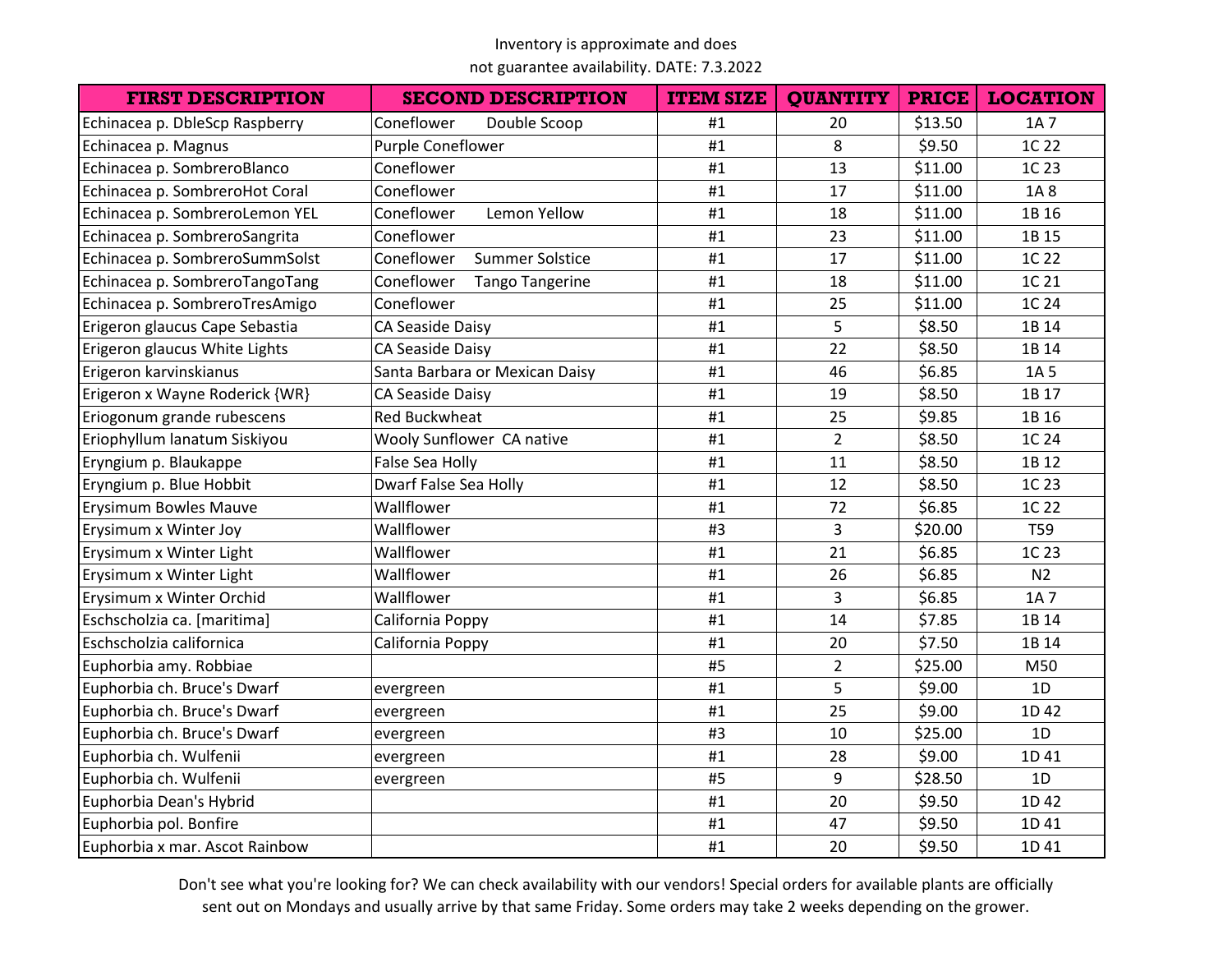not guarantee availability. DATE: 7.3.2022

| <b>FIRST DESCRIPTION</b>       | <b>SECOND DESCRIPTION</b>          | <b>ITEM SIZE</b> | <b>QUANTITY</b> | <b>PRICE</b> | <b>LOCATION</b> |
|--------------------------------|------------------------------------|------------------|-----------------|--------------|-----------------|
| Euphorbia x martinii           |                                    | #1               | 20              | \$9.25       | 1D 41           |
| Euphorbia x Miner's Merlot     |                                    | #5               | 6               | \$30.50      | 1D              |
| Farfugium jap. Wavy Gravy      | Leopard Plant                      | #5               | 10              | \$32.50      | SH-DY           |
| Felicia a. San Gabriel         | <b>Blue Marguerite</b>             | #1               | $\overline{7}$  | \$7.00       | 1A 7            |
| Festuca g. Boulder Blue        | <b>Bolder Blue Blue Fescue</b>     | #1               | 151             | \$8.00       | N <sub>5</sub>  |
| Festuca mairei                 | <b>Atlas Fescue</b>                | #1               | 20              | \$8.00       | N <sub>3</sub>  |
| Ficinia truncata Ice Crystal   | <b>Frosty Sedge</b>                | #1               | $\overline{3}$  | \$10.50      | 1B 17           |
| Ficinia truncata Ice Crystal   | <b>Frosty Sedge</b>                | #1               | 29              | \$10.50      | SH1 M           |
| Fragaria anan. Eversweet       | <b>Everbearing Strawberry</b>      | #1               | 13              | \$6.50       | 1C 22           |
| Fragaria anan. Mara des Bois   | <b>Everbearing Strawberry</b>      | #1               | 20              | \$7.85       | 1C 19           |
| Fragaria Chaval                | Beach/Sand Strawberry CA           | #1               | 11              | \$7.85       | SH1 A           |
| Fragaria Chaval                | Beach/Sand Strawberry CA           | #1               | 9               | \$7.85       | SH <sub>3</sub> |
| Fragaria v. ca. Montana de Oro | CA Woodland Strawberry             | #1               | 32              | \$8.00       | 1C 25           |
| Fragaria v. ca. Montana de Oro | CA Woodland Strawberry             | #1               | 4               | \$8.00       | SH1 A           |
| Fragaria ves. Alexandria       | Alpine Strawberry                  | #1               | 13              | \$7.85       | 1C 19           |
| Fragaria ves. GoldenAlexandria | Alpine Strawberry gold leaves      | #1               | 11              | \$7.75       | SH <sub>3</sub> |
| Fragaria ves. Reine desVallees | Alpine Strawberry                  | #1               | 26              | \$7.85       | 1C 19           |
| Gaillardia a. Granada          | <b>Blanket Flower</b>              | #1               | 25              | \$7.85       | 1A8             |
| Gaillardia a. Spintop CopprSun | <b>Blanket Flower</b>              | #1               | 21              | \$7.50       | 1A 10           |
| Gaillardia a. Spintop Red      | <b>Blanket Flower</b>              | #1               | 30              | \$7.50       | 1B 17           |
| Gaillardia a. Spintop Red Star | <b>Blanket Flower</b><br>Starburst | #1               | 3               | \$7.50       | 1A 7            |
| Gaillardia a. SpintopYllwTouch | <b>Blanket Flower</b>              | #1               | 12              | \$7.50       | 1B 12           |
| Gaillardia g. Arizona Apricot  | <b>Blanket Flower</b>              | #1               | 6               | \$7.50       | 1A 9            |
| Gaillardia g. Fanfare Blaze    | <b>Blanket Flower</b>              | #1               | 51              | \$6.75       | 1A8             |
| Galium odoratum                | Sweet Woodruff                     | #1               | 27              | \$7.85       | SH1 A           |
| Galtonia candicans             | Summer Hyacinth                    | #1               | $\overline{2}$  | \$8.00       | SH1 J           |
| Gaura I. BALLERINA CompactWhit | <b>Compact Wand Flower</b>         | #1               | $\overline{4}$  | \$7.50       | 1B 15           |
| Gaura I. BELLEZA Dark Pink     | compact Wand Flower                | #1               | 14              | \$6.85       | 1C 22           |
| Gaura I. Whirling Butterfly    | <b>Wand Flower</b>                 | #1               | $\overline{2}$  | \$7.00       | 1A 11           |
| Gazania Kiss MIX               | <b>African Daisy</b>               | #1               | 24              | \$7.50       | 1A 11           |
| Geranium Bertie Crug           | Cranesbill                         | #1               | 27              | \$10.00      | 1A 2            |
| Geranium Kelly Anne            | Cranesbill                         | #1               | 42              | \$12.00      | 1A 4            |
| Geranium riv. Mavis Simpson    | Cranesbill                         | #1               | 21              | \$9.00       | 1A4             |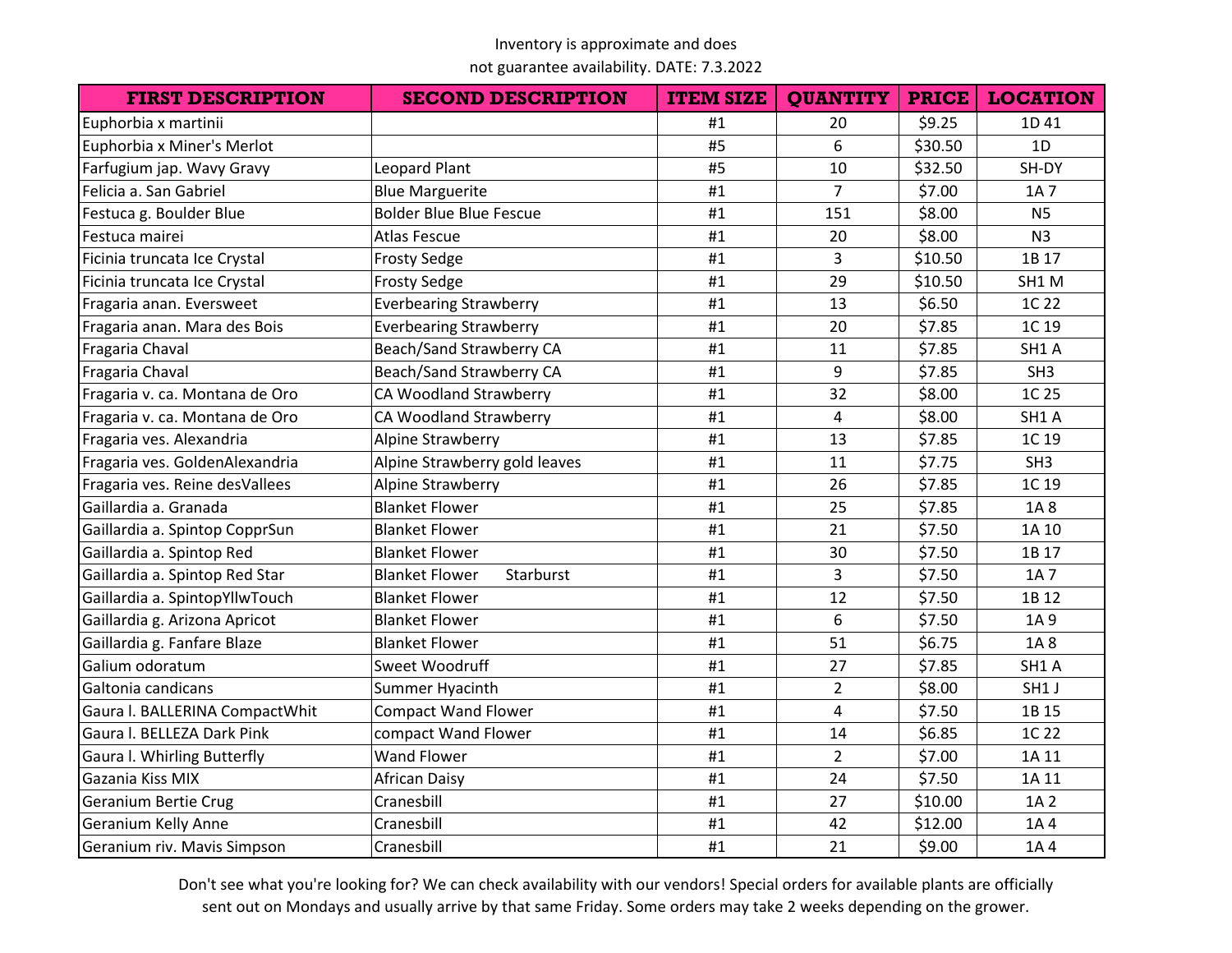not guarantee availability. DATE: 7.3.2022

| <b>FIRST DESCRIPTION</b>           | <b>SECOND DESCRIPTION</b>           | <b>ITEM SIZE</b> | <b>QUANTITY</b> | <b>PRICE</b> | <b>LOCATION</b> |
|------------------------------------|-------------------------------------|------------------|-----------------|--------------|-----------------|
| Geranium riv. Russell Pritch       | <b>Russell Pritchard Cranesbill</b> | #1               | 15              | \$9.00       | 1A 6            |
| Geranium Rozanne                   | Cranesbill                          | #1               | 3               | \$10.50      | 1A 5            |
| Geranium san. Max Frei             | Cranesbill                          | #1               | 44              | \$9.00       | 1A 6            |
| Gerbera Garvinea Sweet Frostin     | <b>Transval Daisy</b>               | #1               | 13              | \$11.25      | 1C 23           |
| Gerbera Garvinea Sweet Glow        | <b>Transval Daisy</b>               | #1               | 23              | \$11.25      | 1C 23           |
| Gerbera Garvinea Sweet Love        | <b>Transval Daisy</b>               | #1               | 25              | \$11.25      | 1C 24           |
| Gerbera Garvinea Sweet Smile       | <b>Transval Daisy</b>               | #1               | 13              | \$11.25      | 1A 7            |
| Gerbera Garvinea Sweet Sunset      | <b>Transval Daisy</b>               | #1               | 16              | \$11.25      | 1C 23           |
| Gerbera Garvinea Sweet Surpris     | <b>Transval Daisy</b>               | #1               | 10              | \$11.25      | 1B 12           |
| <b>Geum X Totally Tangerine</b>    | flowers Yellow-Orange               | #1               | 27              | \$7.85       | 1C 24           |
| Glaucium flavum aurantiacum        | Horned poppy (orange)               | #1               | 16              | \$7.85       | 1A 3            |
| Hakonechloa m. Aureola             | Japanese Forest Grass               | #1               | 37              | \$11.00      | SH1F            |
| Helianthemum n. Ben Fhada          | Sunrose - Yellow w/ orange eye      | #1               | 22              | \$7.85       | 1A 3            |
| Helianthemum n. Ben Hope           | Sunrose - Rosy Pink                 | #1               | $\overline{2}$  | \$7.85       | 1A 6            |
| Helianthemum n. Ben Ledi           | Sunrose - Bright Pink               | #1               | 8               | \$7.85       | 1A 5            |
| Helianthemum n. Fire Dragon        | Sunrose                             | #1               | 9               | \$7.85       | 1A 6            |
| Helianthemum n. Mesa Wine          | Sunrose - Dark Red                  | #1               | 28              | \$7.85       | 1A 2            |
| Helianthemum n. Single Yellow      | Sunrose - Yellow                    | #1               | 35              | \$7.85       | 1A 6            |
| Helianthemum n. Wisley's PINK      | Sunrose - Pale Pink                 | #1               | 3               | \$7.75       | 1A 5            |
| <b>Helictotrichon sempervirens</b> | <b>Blue Oat Grass</b>               | #5               | $\overline{4}$  | \$20.00      | <b>DY10</b>     |
| Helictotrichon sempervirens        | <b>Blue Oat Grass</b>               | #5               | 8               | \$20.00      | M69             |
| Heliotropum a. FragrantDelight     | Common Heliotrope                   | #1               | $\overline{3}$  | \$6.85       | SH1U            |
| Helleborus h. Blue Diamond         | Lenten Rose Blue-Purple             | #1               | 19              | \$12.95      | SH1F            |
| Helleborus sternii                 | Lenten Rose -Green-Yel flowers      | #1               | 12              | \$12.95      | SH1F            |
| Hemerocallis                       | Daylily                             | #5               | 6               | \$21.50      | M61             |
| Hemerocallis Cordon Rouge          | Coral to Rose Pink Daylily          | #5               | $\overline{4}$  | \$21.50      | M64             |
| Hemerocallis Gertrude Condon       | Daylily yellow                      | #5               | 48              | \$21.50      | T72             |
| <b>Hemerocallis Mary Reed</b>      | Daylily purple w/ green             | #5               | 50              | \$21.50      | T71             |
| Hemerocallis Pardon Me             | Daylily                             | #5               | 5               | \$21.50      | T67             |
| <b>Hemerocallis Prairie Belle</b>  | Daylily rose pink                   | #5               | 100             | \$21.50      | <b>T73</b>      |
| <b>Hemerocallis Purely</b>         | Daylily white w/ green              | #5               | 15              | \$21.50      | T76             |
| Hemerocallis Russian Rhapsody      | Daylily                             | #5               | 10              | \$21.50      | M65             |
| Hemerocallis Sir Patrick Spens     | <b>Scarlet Red Daylily</b>          | #5               | $\overline{2}$  | \$21.50      | M77             |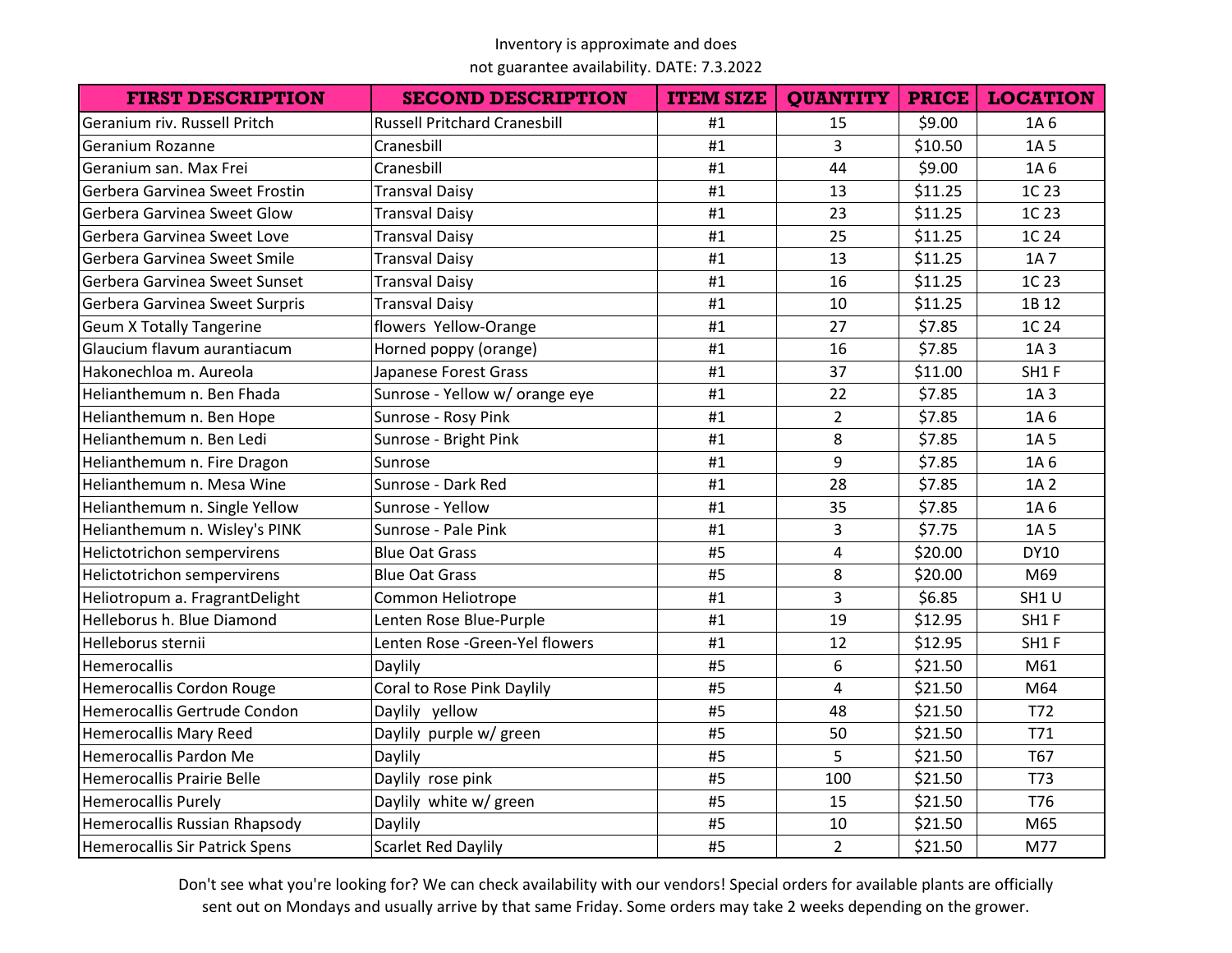not guarantee availability. DATE: 7.3.2022

| <b>FIRST DESCRIPTION</b>         | <b>SECOND DESCRIPTION</b>      | <b>ITEM SIZE</b> | <b>QUANTITY</b> | <b>PRICE</b> | <b>LOCATION</b>   |
|----------------------------------|--------------------------------|------------------|-----------------|--------------|-------------------|
| Hemerocallis Wine Delight        | Daylily wine red w/ green      | #5               | 50              | \$21.50      | T74               |
| Hesperaloe parviflora            | <b>Red Yucca</b>               | #5               | $\overline{7}$  | \$25.00      | M50               |
| Heterotheca v. San Bruno Mntn    | Golden Aster CA Native         | #1               | 20              | \$9.00       | 1B 14             |
| Heuchera mic. Palace Purple      | Coral Bells/Alum Root          | #1               | 18              | \$7.00       | SH1P              |
| Heuchera s. Firefly              | Coral Bells/Alum Root Dwarf    | #1               | 27              | \$10.50      | SH1P              |
| Heuchera s. Ruby Bells           | Coral Bells/Alum Root          | #1               | $\overline{2}$  | \$7.00       | SH1O              |
| Heuchera s. Splendens            | Coral Bells/Alum Root          | #1               | 23              | \$7.00       | SH1O              |
| Heuchera v. Carnival PeachParf   | Coral Bells/Alum Root          | #1               | 9               | \$11.00      | SH1O              |
| Heuchera v. Carnival PeachParf   | Coral Bells/Alum Root          | #1               | 16              | \$11.00      | SH1P              |
| Heuchera v. Carnival PlumCrazy   | Coral Bells/Alum Root          | #1               | 27              | \$11.00      | SH1P              |
| Heuchera v. Carnival RoseGran    | Coral Bells/Alum Root          | #1               | 31              | \$11.00      | SH1P              |
| Heuchera v. Carnival Watermelo   | Coral Bells/Alum Root          | #1               | 21              | \$11.00      | SH1O              |
| Heuchera v. Citronelle           | Coral Bells/Alum Root          | #1               | 30              | \$11.00      | SH1O              |
| Heuchera v. Paprika              | Coral Bells/Alum Root          | #1               | 44              | \$11.00      | SH1P              |
| Heuchera v. Southern Comfort     | Coral Bells/Alum Root          | #1               | 17              | \$9.00       | SH <sub>O</sub>   |
| Heuchera x Fire Alarm            | Coral Bells/Alum Root          | #1               | 30              | \$11.00      | SH1P              |
| Heuchera x Mars                  | Coral Bells/Alum Root          | #1               | 25              | \$11.00      | SH1O              |
| Heuchera x Obsidian              | Coral Bells/Alum Root          | #1               | 8               | \$11.00      | SH1O              |
| Heuchera x Obsidian              | Coral Bells/Alum Root          | #1               | 12              | \$11.00      | SH1P              |
| Heuchera x Raspberry Regal       | Coral Bells/Alum Root          | #1               | 3               | \$10.50      | SH <sub>1</sub> O |
| Heuchera x Rosada                | Coral Bells/Alum Root          | #1               | 5               | \$10.50      | SH1P              |
| <b>Heuchera x Silver Scrolls</b> | Coral Bells/Alum Root          | #1               | 8               | \$10.00      | SH1O              |
| Heuchera x Winter Joy            | CA Coral Bells                 | #1               | 6               | \$12.50      | SH1P              |
| Hippeastrum papilio              | <b>Butterfly amaryllis</b>     | #5               | 8               | \$30.00      | SH1               |
| Hosta August Moon                | Golden Yellow (20" x42")       | #2               | 3               | \$21.75      | SH1 G             |
| Hosta Blue Angel                 | Blue Green (36" h)             | #2               | 5               | \$21.75      | SH1 G             |
| Hosta Fire AND Ice               | Cream w/ Green Edge (15" x22"  | #1               | 8               | \$9.50       | SH1 G             |
| <b>Hosta Fragrant Dream</b>      | AppleGreen w/ Yellow (20" x50" | #1               | 10              | \$9.50       | SH1               |
| <b>Hosta Francee</b>             | Green w/ White Edge (24 x 72)  | #1               | 8               | \$9.50       | SH1 G             |
| <b>Hosta Great Expectations</b>  | Green w/ Yellow (33" x 22")    | #1               | 11              | \$9.50       | SH1 G             |
| Hosta Happy Dayz                 | Green/Yellow (18" h x 28")     | #1               | $\overline{7}$  | \$12.50      | SH1 G             |
| Hosta June                       | Yellow w/ Grn Edge (16" x36"   | #1               | $\overline{2}$  | \$12.50      | SH1 G             |
| <b>Hosta Liberty</b>             | Blue Grn w/ Yllw Edge (26"H)   | #1               | 5               | \$12.50      | SH1 G             |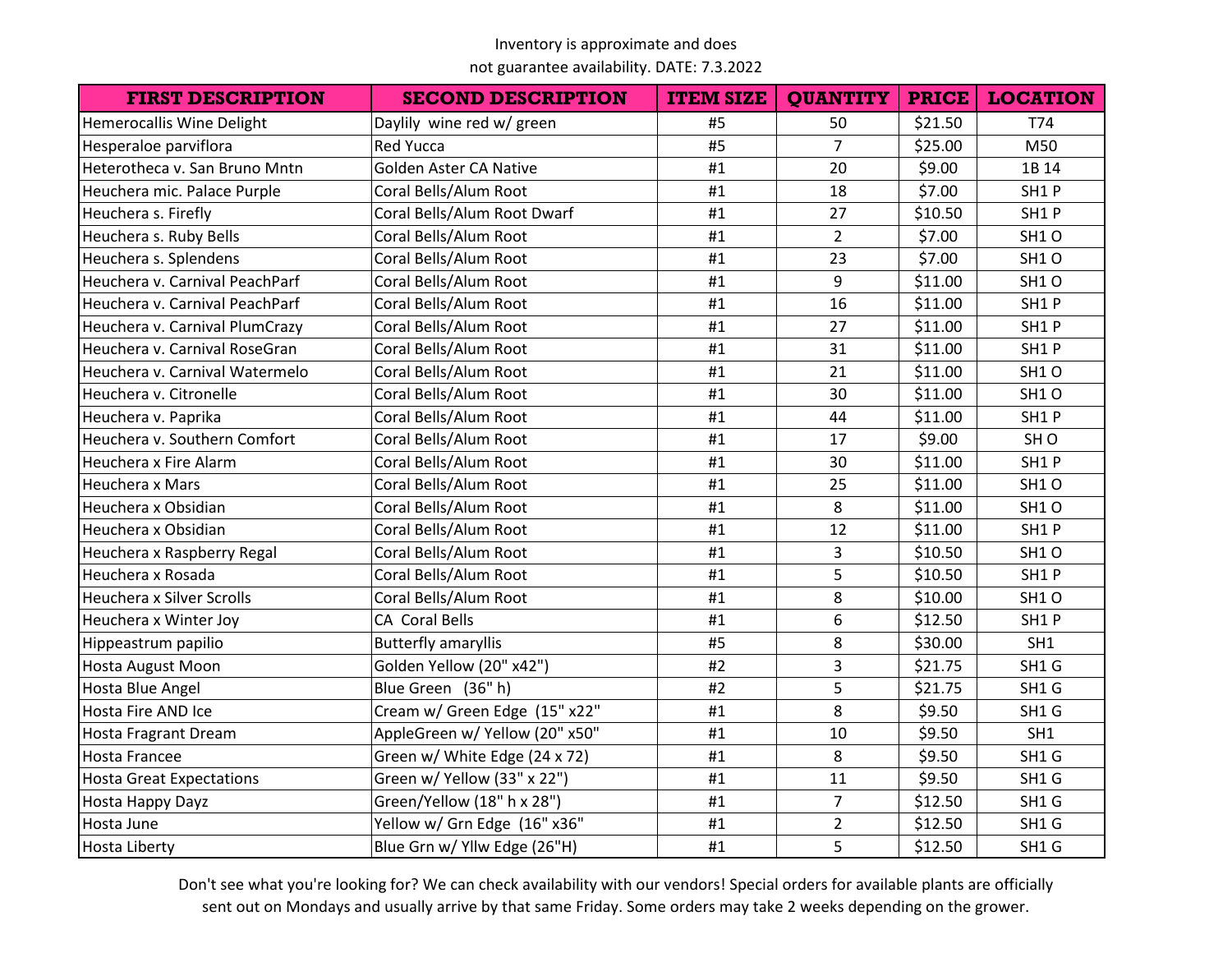not guarantee availability. DATE: 7.3.2022

| <b>FIRST DESCRIPTION</b>       | <b>SECOND DESCRIPTION</b>      | <b>ITEM SIZE</b> | <b>QUANTITY</b> | <b>PRICE</b> | <b>LOCATION</b> |
|--------------------------------|--------------------------------|------------------|-----------------|--------------|-----------------|
| <b>Hosta Loyalist</b>          | Cream w/ Green Edge (30"-36"H) | #1               | $\overline{2}$  | \$9.50       | SH1D            |
| Hosta Loyalist                 | Cream w/ Green Edge (30"-36"H) | #1               | 13              | \$9.50       | SH1 G           |
| <b>Hosta Patriot</b>           | Dk Green w/ White edge (19"H)  | #1               | $\overline{2}$  | \$9.50       | SH1 G           |
| <b>Hosta Royal Standard</b>    | Apple green (24" x 48")        | #1               | 17              | \$9.50       | SH1             |
| Hosta Sum & Substance          | Charteuse Gold (36" h)         | #1               | 17              | \$9.50       | SH1             |
| Humulus I. Cascade             | Hops                           | #2               | $\overline{3}$  | \$30.00      | T74             |
| Humulus I. Centennial          | Hops                           | #2               | $\overline{7}$  | \$30.00      | T74             |
| Hymenocallis longipetala       | Peruvian Daffodil/Spider Lily  | #5               | $\overline{2}$  | \$32.50      | SH1P            |
| Iberis semp. Purity            | Candytuft                      | #1               | 20              | \$6.85       | 1A 6            |
| Juncus patens Elk Blue         | California Gray Rush           | #1               | $\overline{7}$  | \$8.00       | SH1F            |
| Keckiella cordifolia           | Heartleaf Penstemon CA native  | #1               | 12              | \$9.00       | 1D43            |
| Kniphofia baurii               | Red - Hot Poker                | #5               | $\overline{7}$  | \$28.00      | M64             |
| Kniphofia c. Coral Breakers    | Blue-leaf Red - Hot Poker      | #5               | 13              | \$28.00      | M50             |
| Kniphofia u. Christmas Cheer   | Red - Hot Poker                | #5               | 23              | \$28.00      | M50             |
| Kniphofia u. Flamenco          | Red - Hot Poker                | #1               | 15              | \$7.50       | 1D 41           |
| Kniphofia u. Joker's Wild      | Red - Hot Poker                | #1               | $\overline{7}$  | \$10.75      | 1D43            |
| Kniphofia u. Mango Popsicle    | Dwarf Red-Hot Poker orange     | #1               | 5               | \$10.75      | 1D43            |
| Kniphofia u. Nancy's Red       | Red - Hot Poker                | #1               | 45              | \$11.00      | 1D 41           |
| Kniphofia u. Orng-Van Popsicle | Dwarf Red-Hot Poker orng/crm   | #1               | 22              | \$10.75      | 1D 42           |
| Kniphofia u. Papaya Popsicle   | Dwarf Red-Hot Poker orang/yel  | #1               | 20              | \$10.75      | 1D43            |
| Kniphofia u. Poco Red          | Red - Hot Poker                | #1               | 16              | \$12.50      | 1D 42           |
| Leonotis m. Savannah Sunset    | Mint Lion's Tail               | #1               | 20              | \$9.50       | 1D43            |
| Lespedeza thun. Little Volcano | <b>Bush Clover</b>             | #5               | 19              | \$25.00      | SH4             |
| Lessingia f. Silver Carpet     | California Beach Aster         | #1               | 11              | \$9.00       | 1B 14           |
| Leucanthemum m. White Mountain | Shasta Daisy (White Classic)   | #1               | 23              | \$7.50       | 1A8             |
| Limonium perezii               | Statice/Sea Lavender           | #1               | 22              | \$7.00       | 1B 15           |
| Lithodora diffusa Grace Ward   |                                | #1               | $\overline{3}$  | \$6.85       | 1A4             |
| Lobelia laxiflora              | Torch Lobelia/Mexican Lobelia  | #1               | 19              | \$8.00       | SH1L            |
| Lomandra c. Finescape          | Mat Rush DWARF                 | #1               | 57              | \$11.50      | N <sub>2</sub>  |
| Lomandra c. Highlights Olive G | Mat Rush                       | #1               | 52              | \$11.50      | N <sub>3</sub>  |
| Lomandra c. Pacific Sky        | Mat Rush DWARF                 | #1               | 13              | \$11.50      | <b>N6</b>       |
| Lomandra c. Seascape           | Mat Rush                       | #5               | 4               | \$32.50      | N <sub>2</sub>  |
| Lomandra h. Tropicbelle        | Mat Rush                       | #1               | 20              | \$11.50      | N <sub>3</sub>  |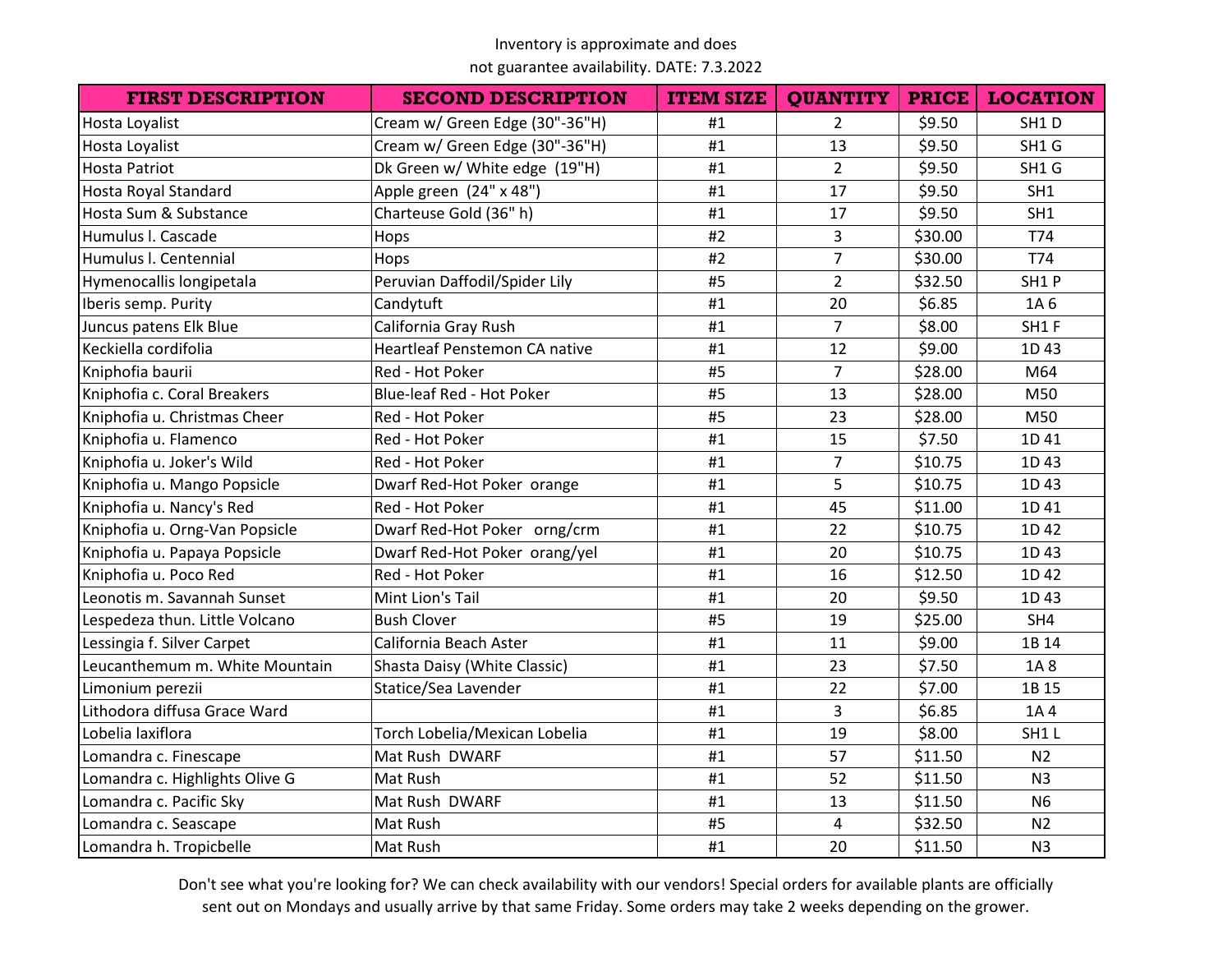## not guarantee availability. DATE: 7.3.2022

| <b>FIRST DESCRIPTION</b>       | <b>SECOND DESCRIPTION</b>      | <b>ITEM SIZE</b> | <b>QUANTITY</b> | <b>PRICE</b> | <b>LOCATION</b> |
|--------------------------------|--------------------------------|------------------|-----------------|--------------|-----------------|
| Lomandra h. Tropicbelle        | Mat Rush                       | #5               | 37              | \$28.00      | N <sub>2</sub>  |
| Lomandra I. Arctic Frost       | Variegated Dwarf Mat Rush      | #1               | 86              | \$11.50      | N <sub>2</sub>  |
| Lomandra l. Arctic Frost       | Variegated Dwarf Mat Rush      | #2               | 12              | \$26.00      | N <sub>3</sub>  |
| Lomandra I. Breeze             | Dwarf Mat Rush                 | #1               | 81              | \$11.50      | N <sub>2</sub>  |
| Lomandra I. Breeze             | Dwarf Mat Rush                 | #1               | $\overline{7}$  | \$11.50      | <b>N6</b>       |
| Lomandra I. Breeze             | Dwarf Mat Rush                 | #5               | 10              | \$28.00      | DY7             |
| Lomandra I. Breeze             | Dwarf Mat Rush                 | #5               | 636             | \$28.00      | N <sub>4</sub>  |
| Lomandra I. Katrinus Deluxe    | Dwarf Mat Rush                 | #1               | 31              | \$12.50      | N <sub>3</sub>  |
| Lomandra I. Platinum Beauty    | Variegated Dwarf Mat Rush      | #1               | 192             | \$13.00      | <b>N6</b>       |
| Lomandra I. Platinum Beauty    | Variegated Dwarf Mat Rush      | #5               | 50              | \$40.75      | N <sub>2</sub>  |
| Lomandra X Lime Tuff           | Dwarf Mat Rush                 | #3               | 6               | \$23.50      | N <sub>3</sub>  |
| Lomandra X Lime Tuff           | Dwarf Mat Rush                 | #5               | $\overline{2}$  | \$28.00      | N <sub>5</sub>  |
| Mentha spicata HimalayanSilver | Spearmint                      | #1               | 22              | \$8.00       | 1C 19           |
| Mimulus Burst Berry            | Monkey Flower                  | #1               | 20              | \$10.00      | 1B 14           |
| Mimulus Burst Orange           | Monkey Flower                  | #1               | 37              | \$10.00      | 1D43            |
| <b>Mimulus Changeling</b>      | <b>Sticky Monkey Flower</b>    | #1               | 42              | \$10.00      | 1D43            |
| Mimulus Eleanor                | <b>Sticky Monkey Flower</b>    | #1               | 32              | \$8.75       | 1B 14           |
| Mimulus Jelly Bean VanillaSnow | Monkey Flower                  | #1               | $\overline{7}$  | \$8.75       | 1B 14           |
| Mimulus Jelly Bean VanillaSnow | Monkey Flower                  | #1               | 27              | \$8.75       | 1D43            |
| Mimulus JllyBn Fiesta Marigold | Monkey Flower<br>Jelly Bean    | #1               | $\overline{3}$  | \$8.75       | 1B 14           |
| Miscanthus s. Adagio           | Japanese Silver Grass          | #5               | 22              | \$20.00      | M76             |
| Miscanthus s. Gold Bar         | <b>Dwarf Zebra Grass</b>       | #5               | $\overline{7}$  | \$24.00      | M65             |
| Miscanthus s. Gracillimus      | Japanese Silver Grass          | #5               | 10              | \$20.00      | M63             |
| Miscanthus s. Morning Light    | Japanese Silver Grass          | #5               | 115             | \$20.00      | N <sub>7</sub>  |
| Miscanthus s. variegatus       | Japanese Silver Grass-variegat | #5               | 5               | \$20.00      | M51             |
| Miscanthus s. Yaku Jima        | Japanese Silver Grass          | #5               | 46              | \$20.00      | N <sub>3</sub>  |
| Miscanthus transmorrisonensis  | <b>Evergreen Miscanthus</b>    | #5               | 48              | \$20.00      | M65             |
| Monarda d. SB Grape Gumball    | Dwarf Bee Balm, Oswego Tea     | #1               | 29              | \$8.50       | 1C 23           |
| Monardella vil. Russian River  | Coyote Mint CA native          | #1               | $\overline{7}$  | \$9.00       | 1D 42           |
| Monardella villosa             | Coyote Mint CA native          | #1               | 15              | \$9.00       | 1D43            |
| Muhlenbergia c. White Cloud    | White Awn Muhly                | #5               | 29              | \$26.50      | N <sub>3</sub>  |
| Muhlenbergia lindheimeri       | Lindheimer's or Blue Muhly     | #5               | 3               | \$22.50      | M74             |
| Muhlenbergia rigens            | Deer Grass                     | #5               | 192             | \$20.00      | M64             |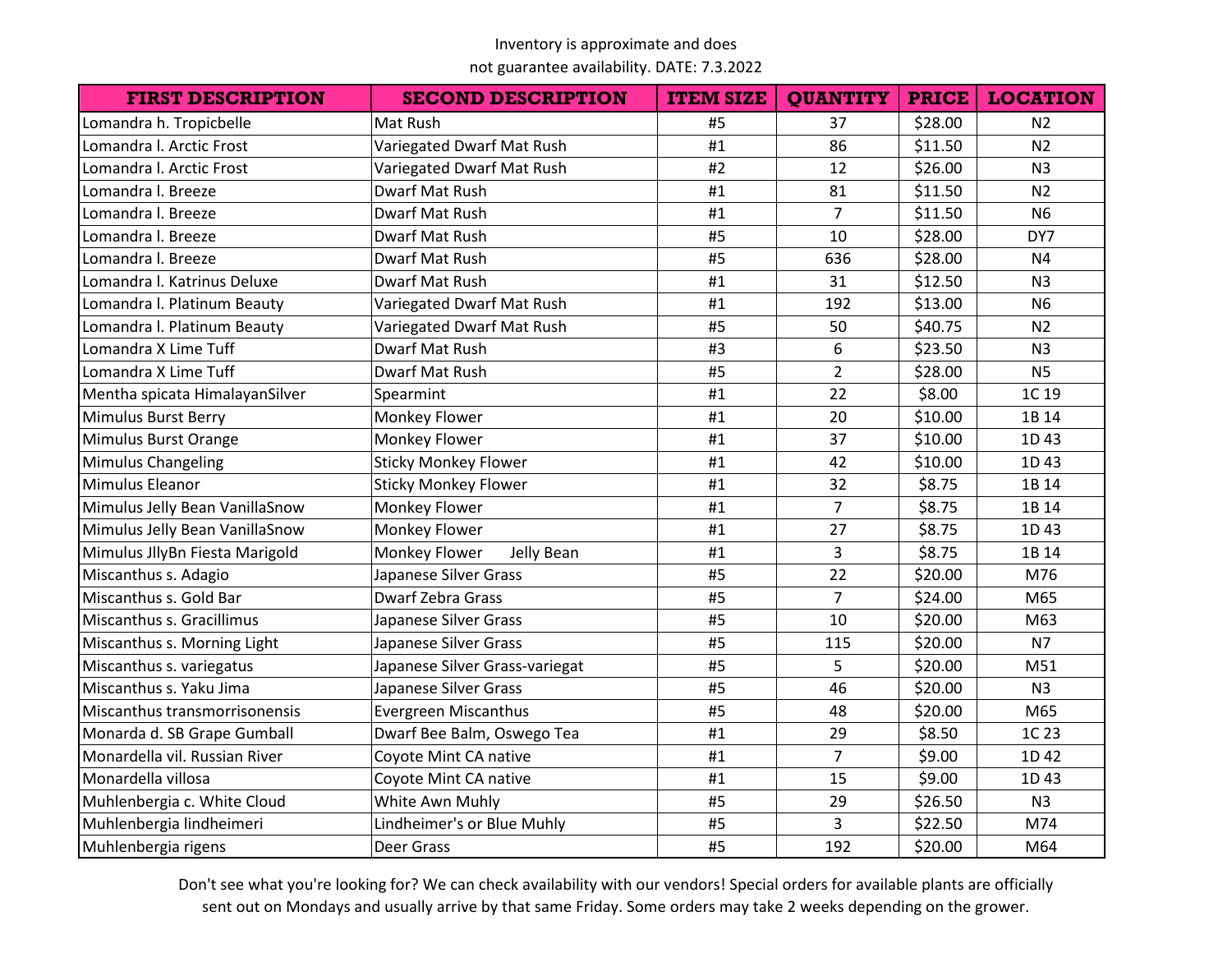not guarantee availability. DATE: 7.3.2022

| <b>FIRST DESCRIPTION</b>       | <b>SECOND DESCRIPTION</b>      | <b>ITEM SIZE</b> | <b>QUANTITY</b> | <b>PRICE</b> | <b>LOCATION</b> |
|--------------------------------|--------------------------------|------------------|-----------------|--------------|-----------------|
| Muhlenbergia rigens            | Deer Grass                     | #5               | 40              | \$20.00      | M74             |
| Nepeta Joanna Reed             | Cat Mint                       | #1               | 19              | \$7.85       | 1A 7            |
| Nepeta r. Walker's Low         | Cat Mint                       | #1               | 65              | \$6.85       | 1C 24           |
| Oenothera missouriensis        | <b>Ozark Sundrops</b>          | #1               | 10              | \$8.00       | 1A <sub>3</sub> |
| Origanum r. Barbara Tingey     | <b>Ornamental Oregano</b>      | #1               | 18              | \$8.00       | 1A 6            |
| Origanum r. Kent Beauty        | Ornamental Oregano             | #1               | 21              | \$8.00       | 1A 11           |
| Osteospermum 4D Harvest Moon   | <b>African Daisy</b>           | #1               | 63              | \$6.85       | 1B 17           |
| Osteospermum Blue Eye Beauty   | <b>African Daisy</b>           | #1               | 24              | \$6.85       | 1C 23           |
| Osteospermum Zion Red          | <b>African Daisy</b>           | #1               | 36              | \$6.85       | 1C 24           |
| Osteospermum Zion Red          | African Daisy                  | #2               | 14              | \$15.00      | M62             |
| Othonna cap. Little Pickles    | Cape Aster                     | #1               | 9               | \$9.00       | 1D 42           |
| Oxalis oregana Smith River     | Redwood Sorrel CA native       | #1               | 20              | \$10.00      | SH1P            |
| Paeonia I. Adolphe Rousseau    | <b>Herbaceous Peony</b>        | #3               | 15              | \$28.00      | N <sub>3</sub>  |
| Paeonia I. Celebrity           | <b>Herbaceous Peony</b>        | #3               | 14              | \$28.00      | N <sub>2</sub>  |
| Paeonia I. Coral Sunset        | Herbaceous Peony               | #3               | 14              | \$28.00      | N <sub>3</sub>  |
| Paeonia I. Dr. A. Flemming     | Herbaceous Peony               | #3               | 15              | \$28.00      | N <sub>3</sub>  |
| Paeonia I. Duchesse de Nemours | Herbaceous Peony               | #3               | 15              | \$28.00      | N <sub>3</sub>  |
| Paeonia I. Kansas              | Herbaceous Peony               | #3               | 15              | \$28.00      | N <sub>3</sub>  |
| Paeonia I. Karl Rosenfeld      | <b>Herbaceous Peony</b>        | #3               | 15              | \$28.00      | N <sub>3</sub>  |
| Paeonia I. Paula Fay           | <b>Herbaceous Peony</b>        | #3               | 15              | \$28.00      | N <sub>3</sub>  |
| Paeonia I. Red Sarah Bernhardt | Herbaceous Peony               | #3               | 15              | \$28.00      | N <sub>2</sub>  |
| Paeonia I. Red Sarah Bernhardt | Herbaceous Peony               | #3               | $\overline{3}$  | \$28.00      | <b>N5</b>       |
| Paeonia I. Sarah Bernhardt     | Herbaceous Peony               | #3               | 15              | \$28.00      | N <sub>3</sub>  |
| Pelargonium sidoides           | Silverleaf Geranium            | #1               | 29              | \$8.50       | 1C 22           |
| Pelargonium x fragrans Nutmeg  | Nutmeg Geranium {Zn 15-17      | #1               | 22              | \$8.25       | 1C 23           |
| Pennisetum or. Karley Rose     | <b>Oriental Fountain Grass</b> | #5               | $\overline{2}$  | \$22.50      | <b>DY10</b>     |
| Pennisetum or. Karley Rose     | <b>Oriental Fountain Grass</b> | #5               | 202             | \$22.50      | <b>N7</b>       |
| Pennisetum orientale           | <b>Oriental Fountain Grass</b> | #5               | 216             | \$18.00      | <b>N5</b>       |
| Pennisetum set. Rubrum/Cupreum | Red/Purple Fountain Grass      | #5               | 15              | \$20.00      | M50             |
| Pennisetum set. Rubrum/Cupreum | Red/Purple Fountain Grass      | #5               | 188             | \$20.00      | M66             |
| Pennisetum set. Rubrum/Cupreum | Red/Purple Fountain Grass      | #5               | 3               | \$20.00      | M74             |
| Pennisetum spathiolatum        | Slender Veldt Grass            | #5               | 9               | \$20.00      | M63             |
| Pennisetum X Fairy Tails/Tales | Evergreen Green Fountain Grass | #5               | 3               | \$20.00      | M71             |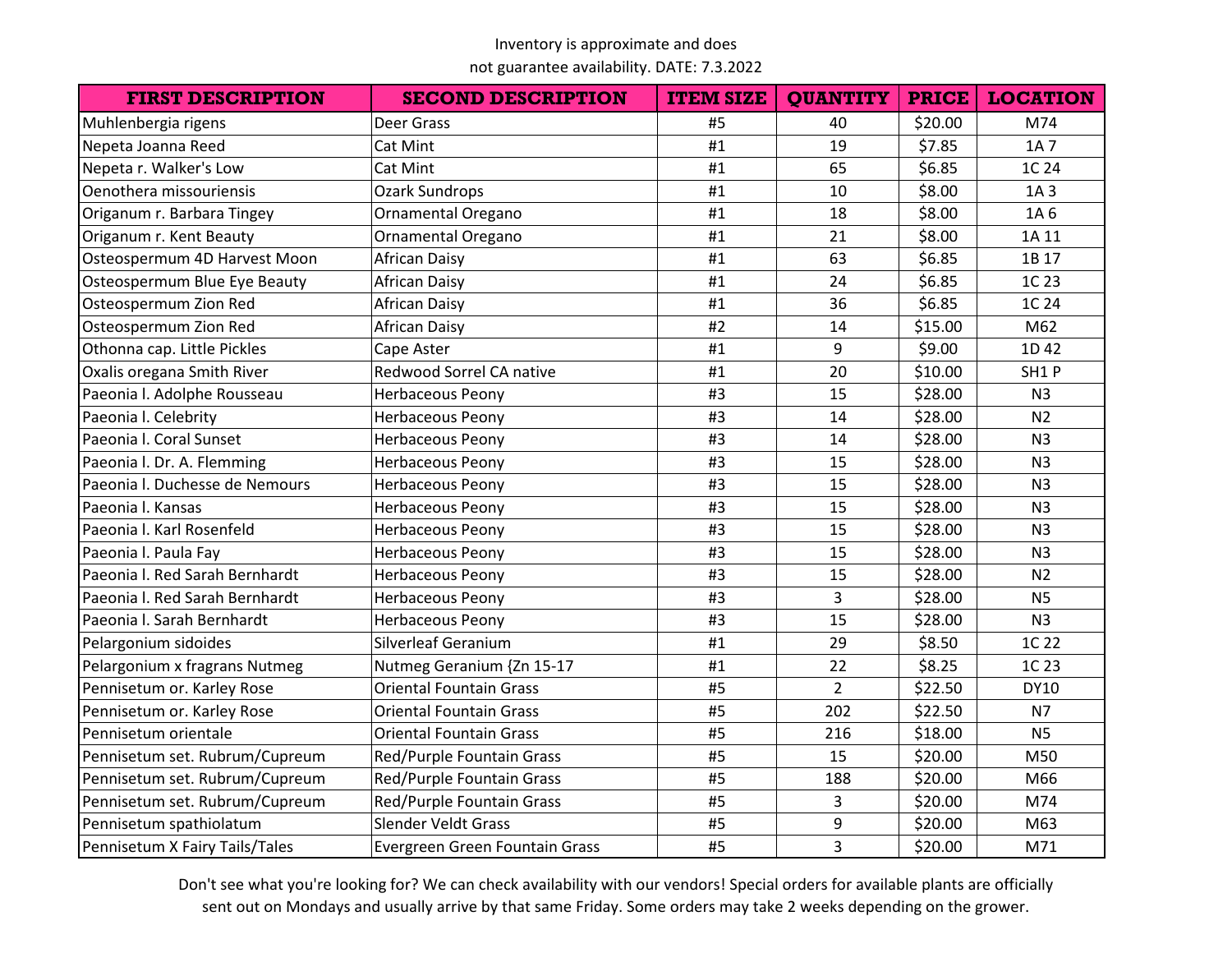## not guarantee availability. DATE: 7.3.2022

| <b>FIRST DESCRIPTION</b>       | <b>SECOND DESCRIPTION</b>      | <b>ITEM SIZE</b> | <b>QUANTITY</b> | <b>PRICE</b> | <b>LOCATION</b> |
|--------------------------------|--------------------------------|------------------|-----------------|--------------|-----------------|
| Penstemon Catherine de la Mare | Hybrid Penstemon               | #1               | 15              | \$8.00       | 1B 17           |
| Penstemon Cha Cha Cherry       | Penstemon                      | #1               | 3               | \$8.50       | 1C 22           |
| Penstemon Cha Cha Hot Pink     | Penstemon                      | #1               | 9               | \$8.50       | 1C 24           |
| Penstemon Cha Cha Lavender     | Penstemon                      | #1               | 6               | \$8.50       | 1A 9            |
| Penstemon dig. Dark Towers     | Foxglove Penstemon             | #1               | 31              | \$9.00       | 1C 22           |
| Penstemon eatonii              | Firecracke Penstemon (CA)      | #1               | 20              | \$8.50       | 1D 42           |
| Penstemon glaber. Arctic Fox   | Pensham Penstemon              | #1               | 39              | \$8.50       | 1A 7            |
| Penstemon heter. Blue Springs  | Foothill Penstemon (CA native) | #1               | $\overline{7}$  | \$8.50       | 1B 14           |
| Penstemon heter. Margarita BOP | Foothill Penstemon (CA native) | #1               | 12              | \$8.50       | 1B 14           |
| Penstemon mex. Red Rocks       | <b>Beard Tongue</b>            | #1               | 18              | \$9.00       | 1A 7            |
| Penstemon strictus             | Rocky Mountain Penstemon       | #1               | 6               | \$8.00       | 1C 22           |
| Penstemon X g. Bev Jenson      | <b>Border Penstemon</b>        | #1               | 36              | \$7.85       | 1C 24           |
| Penstemon X g. Firebird        | <b>Border Penstemon</b>        | #1               | 28              | \$7.50       | 1C 22           |
| Penstemon X g. Holly's White   | <b>Border Penstemon</b>        | #1               | 28              | \$7.85       | 1A 11           |
| Penstemon X g. Midnight        | <b>Border Penstemon</b>        | #1               | 4               | \$7.50       | 1C 24           |
| Penstemon X g. Sour Grapes     | <b>Border Penstemon</b>        | #1               | 24              | \$7.85       | 1C 23           |
| Perovskia a. Blue Spires       | <b>Russian Sage</b>            | #5               | $\overline{2}$  | \$20.00      | DY9             |
| Perovskia a. Blue Spires       | <b>Russian Sage</b>            | #5               | 116             | \$20.00      | M83             |
| Phlox pan. Flame Blue          | <b>Summer Phlox</b>            | #1               | 12              | \$8.75       | 1A 11           |
| Phlox pan. Flame Coral         | <b>Summer Phlox</b>            | #1               | 17              | \$8.75       | 1C 24           |
| Phlox pan. Flame Light Blue    | <b>Summer Phlox</b>            | #1               | 18              | \$8.75       | 1C 28           |
| Phlox pan. Flame Light Pink    | <b>Summer Phlox</b>            | #1               | 14              | \$8.75       | 1C 28           |
| Phlox pan. Flame Lilac         | <b>Summer Phlox</b>            | #1               | 14              | \$8.75       | 1C 30           |
| Phlox pan. Flame Pink          | <b>Summer Phlox</b>            | #1               | 22              | \$8.75       | 1C 21           |
| Phlox pan. Flame Pink Eye      | <b>Summer Phlox</b>            | #1               | 16              | \$8.75       | 1C 29           |
| Phlox pan. Flame Purple        | <b>Summer Phlox</b>            | #1               | 18              | \$8.75       | 1B 13           |
| Phlox pan. Flame Purple Eye    | <b>Summer Phlox</b>            | #1               | 14              | \$8.75       | 1C 30           |
| Phlox pan. Flame Red           | <b>Summer Phlox</b>            | #1               | 9               | \$8.75       | 1A8             |
| Phlox pan. Flame White Eye     | <b>Summer Phlox</b>            | #1               | 16              | \$8.75       | 1C 30           |
| Phlox pan. Flame White Improve | <b>Summer Phlox</b>            | #1               | 4               | \$8.75       | 1C 28           |
| Phlox sub. Emerald Blue        | <b>Creeping Phlox</b>          | #1               | 57              | \$7.00       | 1A 5            |
| Phlox sub. Fort Hill Pink      | <b>Creeping Phlox</b>          | #1               | 14              | \$7.00       | 1A 5            |
| Phormium c. Blondie PP#24399   | Mountain Flax (1-2 ft)         | #3               | 6               | \$31.50      | DY11            |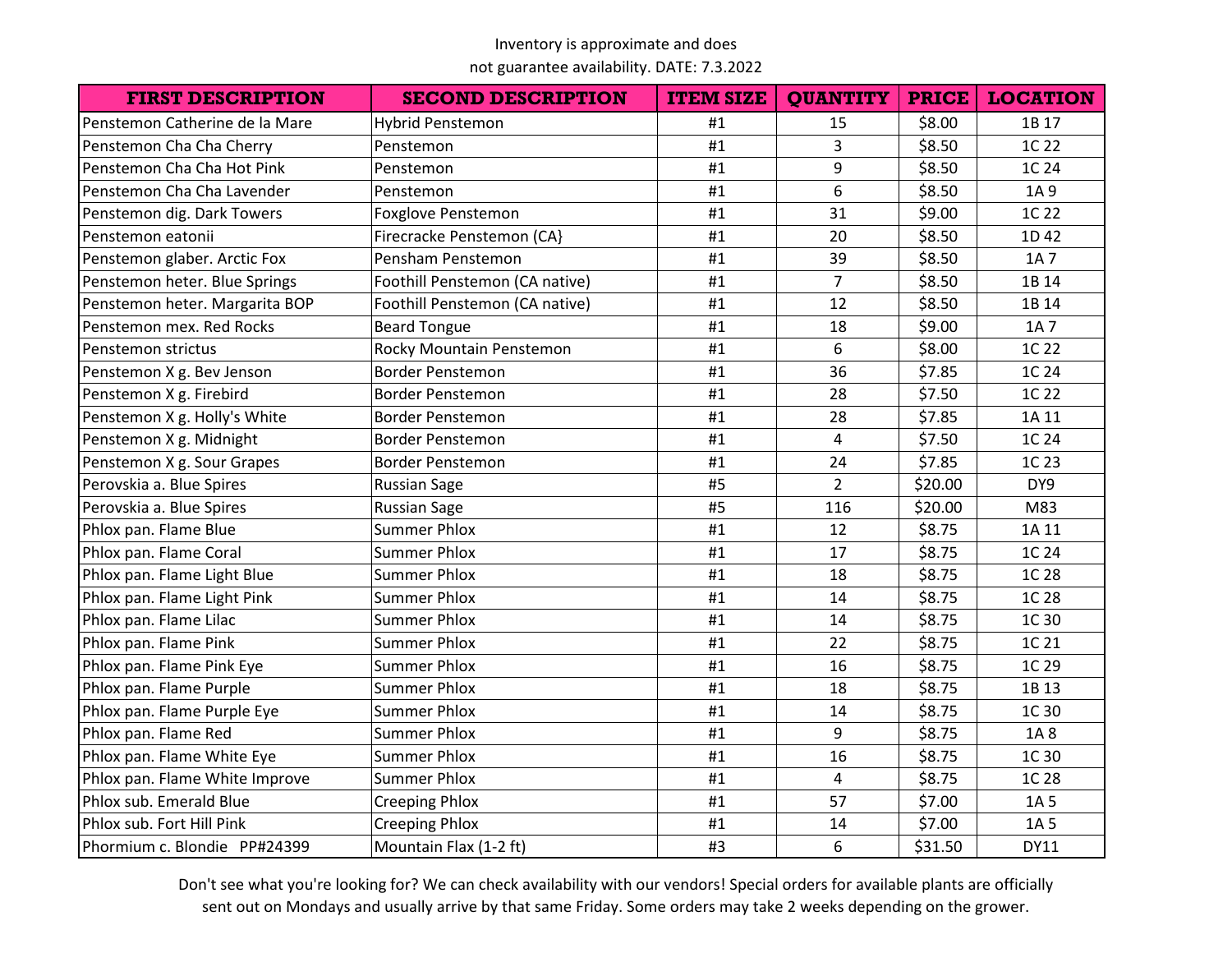not guarantee availability. DATE: 7.3.2022

| <b>FIRST DESCRIPTION</b>       | <b>SECOND DESCRIPTION</b> | <b>ITEM SIZE</b> | <b>QUANTITY</b> | <b>PRICE</b> | <b>LOCATION</b> |
|--------------------------------|---------------------------|------------------|-----------------|--------------|-----------------|
| Phormium c. Blondie PP#24399   | Mountain Flax (1-2 ft)    | #3               | 37              | \$31.50      | M52             |
| Phormium c. Blondie PP#24399   | Mountain Flax (1-2 ft)    | #5               | $\overline{2}$  | \$38.00      | M69             |
| Phormium c. Jester             | New Zealand Flax (2-3 ft) | #5               | 5               | \$38.00      | M73             |
| Phormium c. Jubilee            | New Zealand Flax (3 ft)   | #5               | 6               | \$40.50      | <b>DY11</b>     |
| Phormium c. Jubilee            | New Zealand Flax (3 ft)   | #5               | 28              | \$40.50      | M53             |
| Phormium c. Ruby Tuesday       | Mountain Flax (3-4 ft)    | #5               | $\overline{2}$  | \$38.00      | <b>DY11</b>     |
| Phormium c. Ruby Tuesday       | Mountain Flax (3-4 ft)    | #5               | 8               | \$38.00      | M71             |
| Phormium c. Tricolor           | Mountain Flax (3-4 ft)    | #5               | $\overline{2}$  | \$38.00      | <b>T78</b>      |
| Phormium t. Amazing Red        | New Zealand Flax (2-3 ft) | #5               | $\overline{7}$  | \$38.00      | <b>DY11</b>     |
| Phormium t. Apricot Queen      | New Zealand Flax (3-5 ft) | #3               | 6               | \$31.50      | <b>DY11</b>     |
| Phormium t. Apricot Queen      | New Zealand Flax (3-5 ft) | #3               | 29              | \$31.50      | M74             |
| Phormium t. Dark Delight       | New Zealand Flax (3-4 ft) | #3               | 6               | \$31.50      | <b>DY11</b>     |
| Phormium t. Dark Delight       | New Zealand Flax (3-4 ft) | #3               | 24              | \$31.50      | M68             |
| Phormium t. Doug's Warrior     | New Zealand Flax (4-5 ft) | #3               | 6               | \$31.50      | <b>DY11</b>     |
| Phormium t. Doug's Warrior     | New Zealand Flax (4-5 ft) | #3               | $\overline{7}$  | \$31.50      | M74             |
| Phormium t. Duet               | New Zealand Flax (3-4 ft) | #5               | 6               | \$38.00      | <b>DY11</b>     |
| Phormium t. Ed Carman          | New Zealand Flax (2-3 ft) | #5               | 5               | \$38.00      | <b>DY11</b>     |
| Phormium t. Ed Carman          | New Zealand Flax (2-3 ft) | #5               | 6               | \$38.00      | M71             |
| Phormium t. Firebird           | New Zealand Flax (5-6 ft) | #5               | 6               | \$40.50      | <b>DY11</b>     |
| Phormium t. Firebird           | New Zealand Flax (5-6 ft) | #5               | 26              | \$40.50      | M71             |
| Phormium t. Jack Spratt        | New Zealand Flax (1-2 ft) | #5               | 5               | \$35.00      | <b>DY11</b>     |
| Phormium t. Jack Spratt        | New Zealand Flax (1-2 ft) | #5               | 22              | \$35.00      | M69             |
| Phormium t. Maori/RainbowChief | New Zealand Flax (5-6 ft) | #5               | 6               | \$38.00      | <b>DY11</b>     |
| Phormium t. Maori/RainbowChief | New Zealand Flax (5-6 ft) | #5               | 19              | \$38.00      | M62             |
| Phormium t. Mat's Merlot       | New Zealand Flax (4-6 ft) | #3               | 5               | \$31.50      | <b>DY11</b>     |
| Phormium t. Mat's Merlot       | New Zealand Flax (4-6 ft) | #3               | 25              | \$31.50      | M77             |
| Phormium t. Platt's Black      | New Zealand Flax (2-4 ft) | #5               | 6               | \$38.00      | <b>DY11</b>     |
| Phormium t. Platt's Black      | New Zealand Flax (2-4 ft) | #5               | 18              | \$38.00      | M72             |
| Phormium t. Rainbow Warrior    | New Zealand Flax (3-4 ft) | #5               | 4               | \$38.00      | M73             |
| Phormium t. Sea Jade           | New Zealand Flax (4-5 ft) | #5               | 6               | \$40.50      | <b>DY11</b>     |
| Phormium t. Sea Jade           | New Zealand Flax (4-5 ft) | #5               | 18              | \$40.50      | M51             |
| Phormium t. Sundowner          | New Zealand Flax (5-6 ft) | #3               | 6               | \$31.50      | <b>DY11</b>     |
| Phormium t. Sundowner          | New Zealand Flax (5-6 ft) | #3               | 28              | \$31.50      | M78             |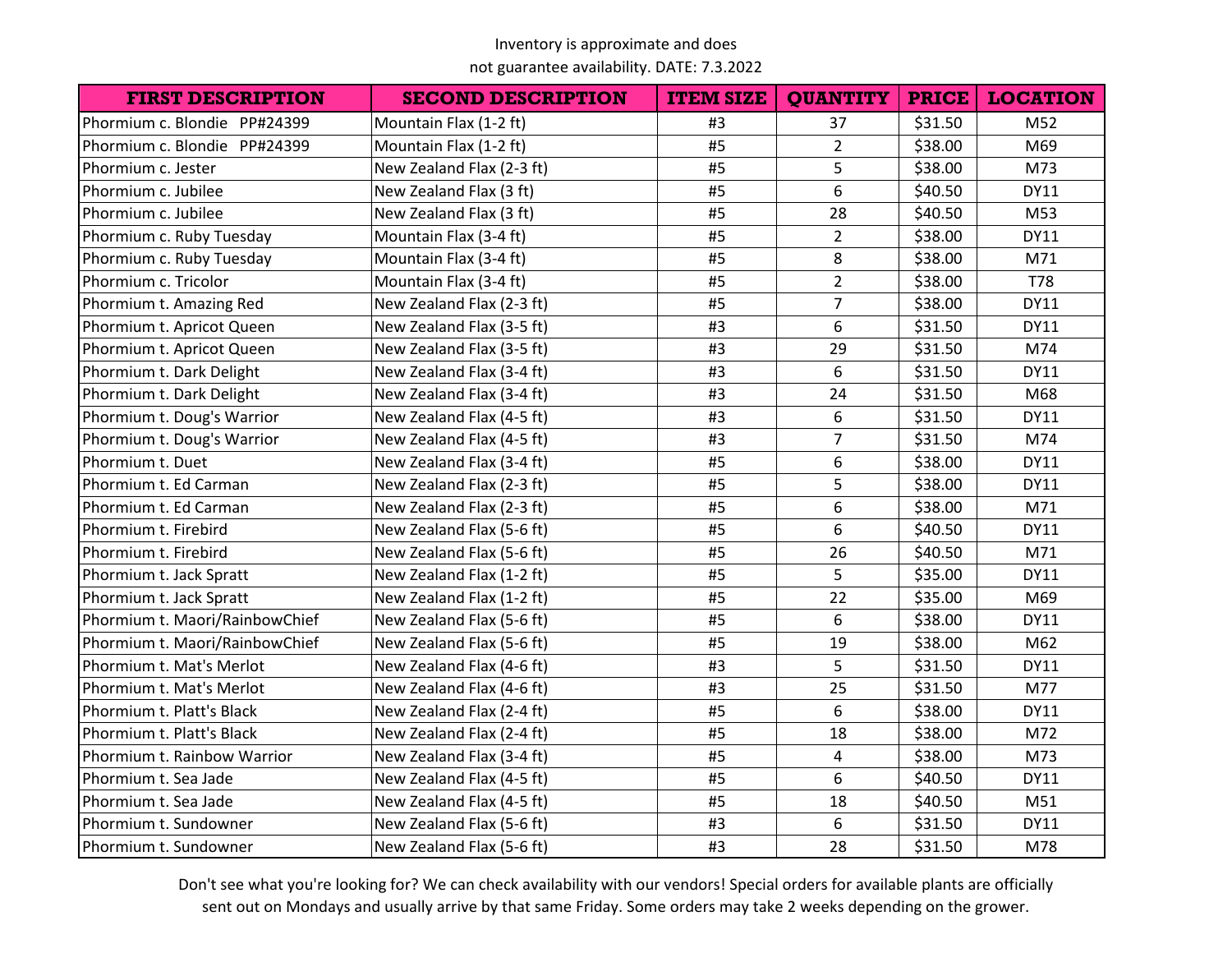not guarantee availability. DATE: 7.3.2022

| <b>FIRST DESCRIPTION</b>       | <b>SECOND DESCRIPTION</b>      | <b>ITEM SIZE</b> | <b>QUANTITY</b> | <b>PRICE</b> | <b>LOCATION</b> |
|--------------------------------|--------------------------------|------------------|-----------------|--------------|-----------------|
| Phormium t. Tom Thumb          | New Zealand Flax (2-3 ft)      | #5               | 32              | \$35.00      | M70             |
| Phormium t. Tom Thumb          | New Zealand Flax (2-3 ft)      | #5               | $\overline{2}$  | \$35.00      | M71             |
| Phormium t. Yellow Wave        | New Zealand Flax (3-4 ft)      | #5               | 6               | \$38.00      | <b>DY11</b>     |
| Phormium t. Yellow Wave        | New Zealand Flax (3-4 ft)      | #5               | 30              | \$38.00      | M71             |
| Phygelius Candy Drops Cream    | Cape Fuchsia                   | #1               | 34              | \$9.00       | 1A 9            |
| Physostegia v. Autumn Carnival | False Dragonhead/Obedient Plnt | #1               | 21              | \$7.00       | 1B 18           |
| Physostegia v. Miss Manners    | False Dragonhead/Obedient Plnt | #1               | $\overline{7}$  | \$7.00       | 1B 17           |
| Polygonatum o. Variegatum      | Solomon's Seal                 | #1               | 13              | \$11.00      | SH1 J           |
| Polystichum munitum            | Western Sword Fern CA Native   | #1               | 38              | \$10.85      | SH1H            |
| Polystichum munitum            | Western Sword Fern CA Native   | #2               | 4               | \$27.75      | SH1H            |
| Polystichum polyblepharum      | Japanese Lace/Tassel Fern      | #1               | 23              | \$10.85      | SH1H            |
| Polystichum polyblepharum      | Japanese Lace/Tassel Fern      | #2               | 14              | \$27.75      | SH1H            |
| Polystichum set PlumosumDensum | Crested Soft Shield Fern       | #1               | 38              | \$10.85      | SH1H            |
| Polystichum setiferum          | Soft Shield Fern               | #1               | 12              | \$10.85      | SH1H            |
| Pratia ped. White              | White Star Creeper             | #1               | $\overline{3}$  | \$6.00       | N <sub>6</sub>  |
| Pratia pedunculata             | <b>Blue Star Creeper</b>       | #1               | 18              | \$6.00       | N <sub>5</sub>  |
| Pratia pedunculata             | <b>Blue Star Creeper</b>       | #1               | 98              | \$6.00       | N <sub>5</sub>  |
| Pratia pedunculata             | <b>Blue Star Creeper</b>       | #1               | 144             | \$6.00       | <b>N6</b>       |
| Prunella laciniata             | Self-Heal, Heal-All            | #1               | 19              | \$7.85       | 1A 8            |
| Pulmonaria s. Sissinghurst Whi | Lungwort/Bethlehem Sage        | #1               | 4               | \$8.50       | SH1 J           |
| Pyrrosia lingua Crested        | Japanese Felt Fern             | #2               | $\overline{4}$  | \$26.50      | SH1H            |
| Pyrrosia lingua Eboshi         | Japanese Felt Fern             | #2               | 13              | \$26.50      | SH1H            |
| Rhodohypoxis b. Dark Lights    | Rose Grass OR Red Star         | #1               | 9               | \$8.50       | 1A 2            |
| Rhodohypoxis b. Glitterbug     | Rose Grass OR Red Star         | #1               | 37              | \$8.50       | 1A 3            |
| Rhodohypoxis b. Pintado        | Rose Grass OR Red Star         | #1               | 17              | \$8.50       | 1A 3            |
| Romneya coulteri               | Matilija Poppy                 | #1               | $\overline{7}$  | \$11.00      | 1D 41           |
| Rubus pen. Emerald Carpet      | <b>Bramble</b>                 | #1               | 35              | \$6.75       | 1A 6            |
| Rudbeckia f. Goldsturm         | Gloriosa Daisy/Black-Eyed Susa | #1               | 65              | \$7.50       | 1A8             |
| Rudbeckia f. Goldsturm         | Gloriosa Daisy/Black-Eyed Susa | $#2-3$           | 15              | \$18.00      | 1C 30           |
| Rudbeckia h. Denver Daisy      | Gloriosa Daisy/Black-Eyed Susa | #1               | 9               | \$7.50       | 1C 23           |
| Rudbeckia h. Indian Summer     | Gloriosa Daisy/Black-Eyed Susa | #1               | 18              | \$7.85       | 1B 17           |
| Rudbeckia h. Prairie Sun       | Gloriosa Daisy/Black-Eyed Susa | #1               | 13              | \$7.85       | 1C 23           |
| Rumohra a. Variegata           | Variegated Leatherleaf Fern    | #1               | 22              | \$10.75      | SH1H            |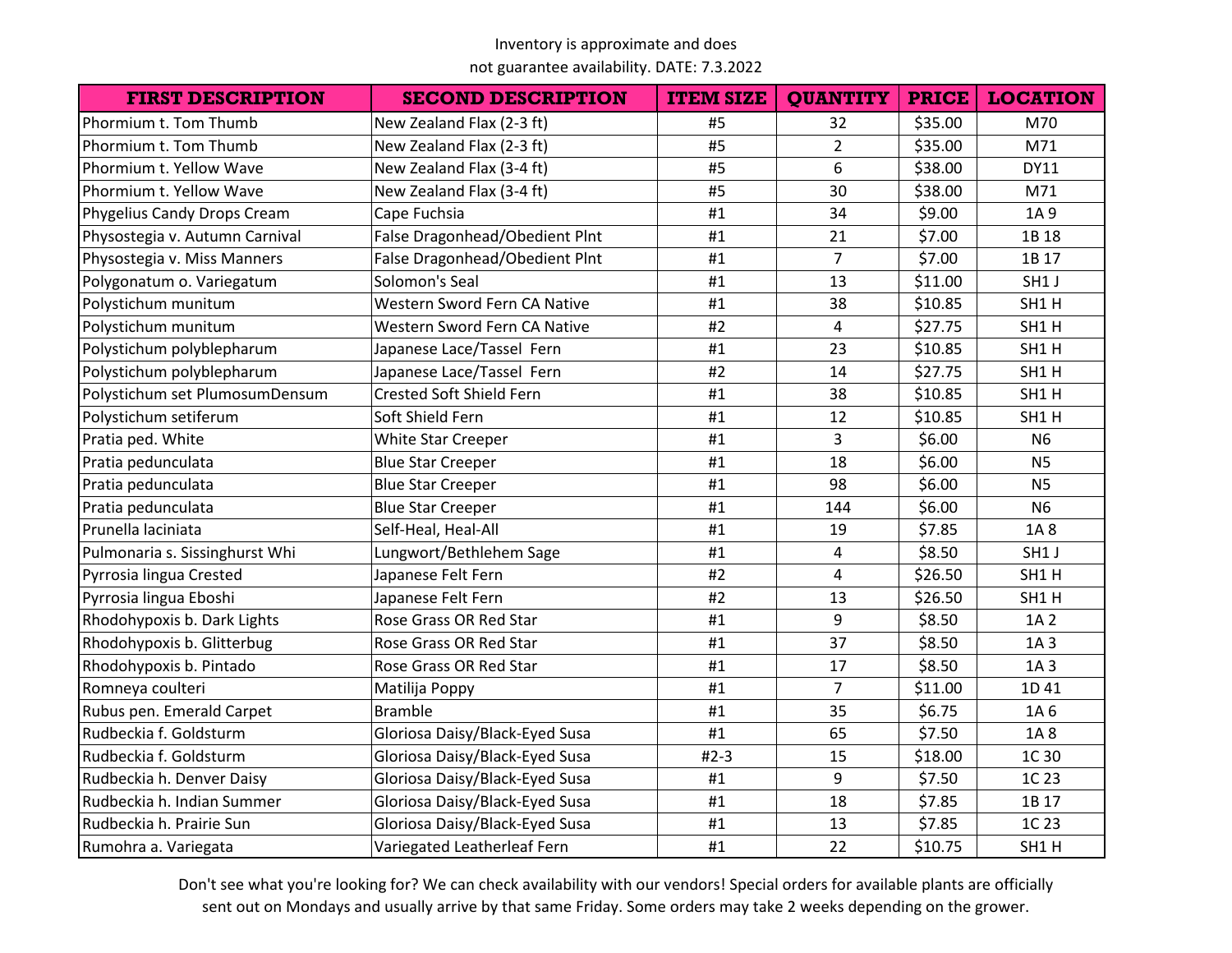not guarantee availability. DATE: 7.3.2022

| <b>FIRST DESCRIPTION</b>       | <b>SECOND DESCRIPTION</b>    | <b>ITEM SIZE</b> | <b>QUANTITY</b> | <b>PRICE</b> | <b>LOCATION</b> |
|--------------------------------|------------------------------|------------------|-----------------|--------------|-----------------|
| Rumohra adiantiformis          | Leatherleaf Fern             | #5               | 5               | \$28.00      | SH1             |
| Salvia Amistad                 | <b>Friendship Sage</b>       | #1.5             | $\overline{2}$  | \$10.50      | 1C 24           |
| Salvia apiana                  | California White Sage        | #1               | 15              | \$8.00       | 1D 42           |
| Salvia apiana COMPACTA         | California White Sage        | #1               | 15              | \$9.00       | 1D 41           |
| Salvia Bee's Bliss             | <b>CA Native Sage</b>        | #1               | 8               | \$7.50       | 1D 41           |
| Salvia Bright Eyes             | Sage Greggii hybrid          | #1               | 11              | \$7.85       | 1C 24           |
| Salvia Christine Yeo           | Sage Greggii hybrid Purple   | #1               | 15              | \$7.85       | 1C 21           |
| <b>Salvia Dancing Dolls</b>    | Sage Greggii hybrid          | #1               | 10              | \$7.85       | 1A 9            |
| Salvia Dancing Lights          | Sage Greggii hybrid          | #1               | 26              | \$7.85       | 1C 24           |
| Salvia Debbie's Rose           | Sage Greggii hybrid          | #1               | 6               | \$7.85       | 1C 23           |
| Salvia f x L Mystic Spires     | <b>Compact Mealycup Sage</b> | #1               | $\overline{7}$  | \$8.00       | 1A 10           |
| Salvia Fancy Dancer            | Sage Greggii hybrid          | #1               | 18              | \$7.85       | 1B 16           |
| Salvia Fire Dancer             | Sage Greggii hybrid          | #1               | 14              | \$7.85       | 1C 23           |
| Salvia Flamenco Rose           | Sage Greggii hybrid          | #1               | 22              | \$7.85       | 1A 7            |
| Salvia Full Moon               | Sage Greggii hybrid          | #1               | 22              | \$7.85       | 1C 23           |
| Salvia Golden Girl             | Sage Greggii hybrid          | #1               | 12              | \$7.85       | 1C 23           |
| Salvia gr. Furman's Red        | Autumn Sage                  | #1               | 11              | \$7.85       | 1A 10           |
| Salvia gr. Mirage Burgundy     | Autumn Sage                  | #1               | 8               | \$8.50       | 1A 11           |
| Salvia gr. Mirage Cherry Red   | Autumn Sage                  | #1               | 27              | \$7.50       | 1C 23           |
| Salvia gr. Mirage White        | Autumn Sage                  | #1               | 4               | \$7.85       | 1A 11           |
| Salvia gr. Smokin' Lavender    | Autumn Sage                  | #1               | 35              | \$7.85       | 1C 29           |
| Salvia guar. Black & Blue      | Anise-Scented Sage           | #1               | 39              | \$7.85       | 1C 22           |
| Salvia jam. Cienega de Oro     | Jame Sage                    | #1               | 16              | \$7.85       | 1C 22           |
| Salvia jam. Sierra San Antonio | Jame Sage                    | #1               | 27              | \$7.85       | 1C 23           |
| Salvia Lemon Light             | Sage Greggii hybrid          | #1               | 19              | \$7.85       | 1A8             |
| Salvia Marine Blue             | Germander Sage Hybrid        | #1               | 8               | \$7.85       | 1B 17           |
| Salvia Mesa Azure              | Autumn Sage                  | #1               | 17              | \$7.85       | 1C 23           |
| Salvia mic. Cerro Potosi       | Autumn Sage                  | #1               | 21              | \$7.85       | 1C 20           |
| Salvia mic. Heatwave Blaze     | Autumn Sage                  | #1               | $\overline{2}$  | \$7.85       | 1A 9            |
| Salvia mic. Hot Lips           | Autumn Sage                  | #1               | 38              | \$7.85       | 1C 23           |
| Salvia mic. Hot Lips           | Autumn Sage                  | #5               | 6               | \$22.50      | DY5             |
| Salvia mic. Hot Lips           | Autumn Sage                  | #5               | 34              | \$22.50      | M50             |
| Salvia mic. Killer Cranberry   | Autumn Sage                  | #1.5             | 21              | \$13.50      | 1C 24           |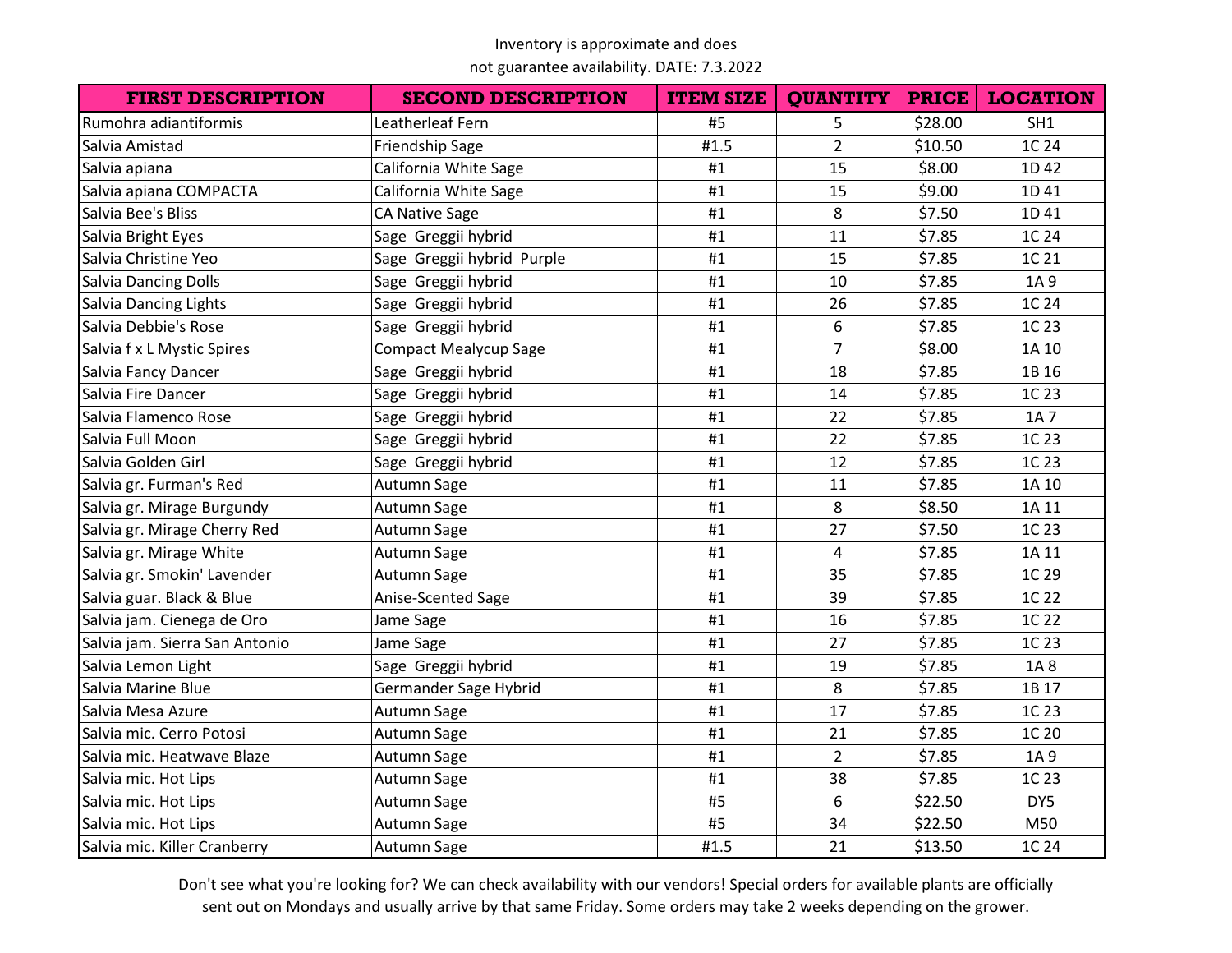not guarantee availability. DATE: 7.3.2022

| <b>FIRST DESCRIPTION</b>       | <b>SECOND DESCRIPTION</b> | <b>ITEM SIZE</b> | <b>QUANTITY</b> | <b>PRICE</b> | <b>LOCATION</b> |
|--------------------------------|---------------------------|------------------|-----------------|--------------|-----------------|
| Salvia mic. Royal Bumble       | Autumn Sage               | #1               | $\overline{2}$  | \$7.85       | 1A 7            |
| Salvia nem. Blue Marvel        | Sage                      | #1               | 4               | \$7.50       | 1C 21           |
| Salvia nem. Blue Marvel        | Sage                      | #1               | 37              | \$7.50       | 1C 22           |
| Salvia nem. Caradonna          | Sage                      | #1               | 9               | \$7.50       | 1B 17           |
| Salvia nem. Lyrical White      | Sage                      | #1               | 15              | \$7.50       | 1B 13           |
| Salvia nem. May Night          | {aka Mainacht}<br>Sage    | #1               | 29              | \$7.50       | 1C 23           |
| Salvia nem. Rose Marvel        | Sage                      | #1               | 35              | \$7.50       | 1B 13           |
| Salvia Orchid Glow             | Sage microphylla type     | #1               | $\overline{2}$  | \$7.85       | 1C 23           |
| Salvia Playa Rosa              | Sage Greggii hybrid       | #1               | 17              | \$7.85       | 1C 23           |
| Salvia Shell Dancer            | Sage Greggii hybrid       | #1               | 27              | \$7.85       | 1A 11           |
| Salvia taraxacifolia           | Dandelion Leaf Sage       | #1               | 5               | \$9.00       | 1C 21           |
| Santolina cham./inc. [silver]  | Lavender Cotton           | #1               | 22              | \$6.85       | 1A 9            |
| Santolina neo. Lemon Queen     |                           | #1               | 6               | \$7.85       | 1C 23           |
| Santolina virens/rosm. (Green) |                           | #1               | 28              | \$6.85       | 1C 24           |
| Satureja douglassi             | Yerba Buena CA Native     | #1               | 8               | \$9.00       | SH1 J           |
| Scabiosa col. Butterfly Blue   | <b>Pincushion Flower</b>  | #1               | 40              | \$6.85       | 1B 15           |
| Scabiosa col. Butterfly Blue   | <b>Pincushion Flower</b>  | #1               | 26              | \$6.85       | 1B 17           |
| Scabiosa col. Vivid Violet     | Pincushion Flower         | #1               | 22              | \$6.85       | 1C 22           |
| Sedum palmeri                  | Palmer's Sedum            | #1               | 21              | \$8.50       | 1D43            |
| Sedum rupestre Angelina        | Stonecrop (eg)            | #1               | 9               | \$7.00       | 1D43            |
| Sedum spurium Tricolor         | Stonecrop (eg)            | #1               | $\overline{2}$  | \$7.00       | 1D 42           |
| Sedum SunSparkler Blue Pearl   | Sedum (eg)                | #1               | 11              | \$8.75       | 1D 42           |
| Sedum SunSparkler Dazzleberry  | Sedum (eg)                | #1               | $\overline{2}$  | \$8.75       | 1D43            |
| Sedum SunSparkler Lime Twister | Sedum (eg)                | #1               | 4               | \$8.75       | 1D43            |
| Sedum tel. Autumn Joy          | Autumn Stonecrop (d)      | #1               | 30              | \$7.50       | 1D 42           |
| Sedum X Steel the Show         | Stonecrop (d)             | #1               | 8               | \$8.75       | 1D 41           |
| Sedum X Thunderhead            | Stonecrop (d)             | #1               | 38              | \$8.75       | 1D43            |
| Sempervivum t. Bronco          | Hen and Chickens          | #1               | 17              | \$7.50       | 1D 41           |
| Sempervivum t. Desert Bloom    | Hen and Chickens          | #1               | $\overline{2}$  | \$7.50       | 1D43            |
| Sempervivum t. Emerald Empress | Hen and Chickens          | #1               | $\overline{2}$  | \$7.50       | 1D 42           |
| Sempervivum t. Kalinda         | Hen and Chickens          | #1               | 9               | \$8.50       | 1D 41           |
| Sempervivum t. Lilac Time      | Hen and Chickens          | #1               | $\overline{2}$  | \$7.50       | 1D 42           |
| Sempervivum t. Red Beauty      | Hen and Chickens          | #1               | $\overline{4}$  | \$8.50       | 1D 42           |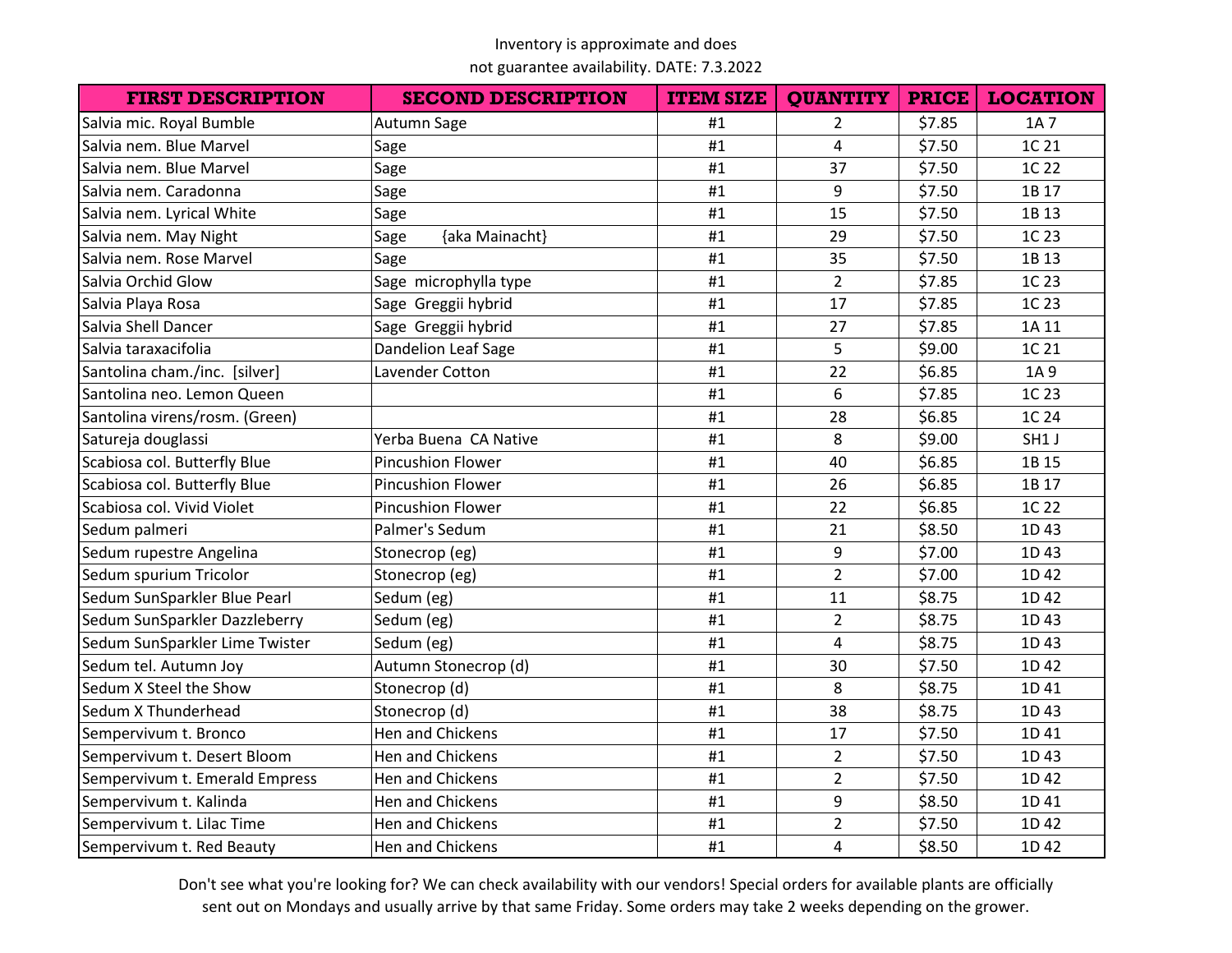not guarantee availability. DATE: 7.3.2022

| <b>FIRST DESCRIPTION</b>       | <b>SECOND DESCRIPTION</b>          | <b>ITEM SIZE</b> | <b>QUANTITY</b> | <b>PRICE</b> | <b>LOCATION</b> |
|--------------------------------|------------------------------------|------------------|-----------------|--------------|-----------------|
| Sempervivum t. Rita Jane       | Hen and Chickens                   | #1               | 11              | \$7.50       | 1D 42           |
| Sempervivum t. Shirley's Joy   | Hen and Chickens                   | #1               | 5               | \$7.50       | 1D 42           |
| Senecio Angel Wings            |                                    | #1               | 29              | \$12.50      | 1C 23           |
| Senecio Angel Wings            |                                    | #3               | 85              | \$25.00      | M70             |
| Sidalcea Party Girl            | Checkerbloom                       | #1               | 30              | \$7.85       | 1B 13           |
| Silene u. Druett's Variegated  | Campion/Catchfly                   | #1               | $\overline{2}$  | \$9.00       | 1A 3            |
| Sisyrinchium b. Rocky Point    | <b>Dwarf Blue-Eyed Grass</b>       | #1               | 35              | \$9.00       | 1B 14           |
| Sisyrinchium macrocephalum     | <b>Yellow Eyed Grass</b>           | #1               | $\overline{3}$  | \$9.00       | SH1 J           |
| Sisyrinchium X Quaint & Queer  | Dwarf Blue-Eyed Grass hybrid       | #1               | 41              | \$9.00       | 1D 42           |
| Sphaeralcea Newleaze Coral     | Mallow                             | #1               | 5               | \$8.50       | 1A 7            |
| Sphaeralcea Newleaze Coral     | Mallow                             | #5               | 6               | \$30.00      | 1 <sup>C</sup>  |
| Stachys by. Silver Carpet      | Lamb's Ears (NON-Blooming)         | #1               | 40              | \$7.00       | 1C 30           |
| Swainsona galegifolia UCSC Whi | Smooth Darling Pea                 | #1               | 12              | \$10.00      | 1C 24           |
| Tanacetum par. Aureum          | Golden Feverfew                    | #1               | 22              | \$9.25       | 1A 10           |
| Teucrium cham. Prostratum      | Germander                          | #1               | 51              | \$6.85       | 1A 6            |
| Teucrium cham. Prostratum      | Germander                          | #5               | $\overline{3}$  | \$18.00      | M51             |
| Teucrium chamaedrys            | Germander                          | #1               | 24              | \$6.75       | 1A 9            |
| Teucrium h. Paradise Delight   | Caucasian Germander                | #1               | 23              | \$9.50       | 1D 41           |
| Teucrium majoricum/cossonii    | Germander Groundcover              | #1               | 42              | \$6.85       | 1A 6            |
| Thymus cit. LIME               | Lime Thyme                         | #1               | 62              | \$7.85       | 1A4             |
| Thymus pseudolanuginosus WOOLY | Wooly Thyme                        | #1               | 45              | \$6.75       | 1A 5            |
| Thymus pul. Foxley             | <b>Broad Leaf Variegated Thyme</b> | #1               | 25              | \$7.85       | 1A4             |
| <b>Thymus Rose Williams</b>    | Thyme                              | #1               | 22              | \$7.85       | 1A 6            |
| Thymus ser. Elfin              | <b>Creeping Thyme</b>              | #1               | 39              | \$6.75       | 1A 11           |
| Thymus vulgaris                | Common Thyme {edible}              | #1               | 18              | \$7.50       | 1A 5            |
| Tradescantia v. Blue           | Spiderwort                         | #1               | 5               | \$6.75       | SH <sub>3</sub> |
| Tradescantia v. White          | Spiderwort                         | #1               | 9               | \$6.75       | SH <sub>3</sub> |
| Tulbaghia violacea             | <b>Society Garlic</b>              | #5               | 5               | \$20.00      | DY6             |
| Tulbaghia violacea             | <b>Society Garlic</b>              | #5               | $\overline{7}$  | \$20.00      | M51             |
| Verbascum phoe. Pink Domino    | <b>Ornamental Mullein</b>          | #1               | 38              | \$10.00      | 1D43            |
| Verbascum x Jolly Eyes         | <b>Ornamental Mullein</b>          | #1               | 42              | \$9.50       | 1D 42           |
| Verbena bonariensis            | Purpletop Vervain                  | #1               | 19              | \$7.85       | 1A 11           |
| Verbena p EnduraScape Burgundy | Verbena peruviana                  | #1               | 8               | \$7.35       | 1A 3            |